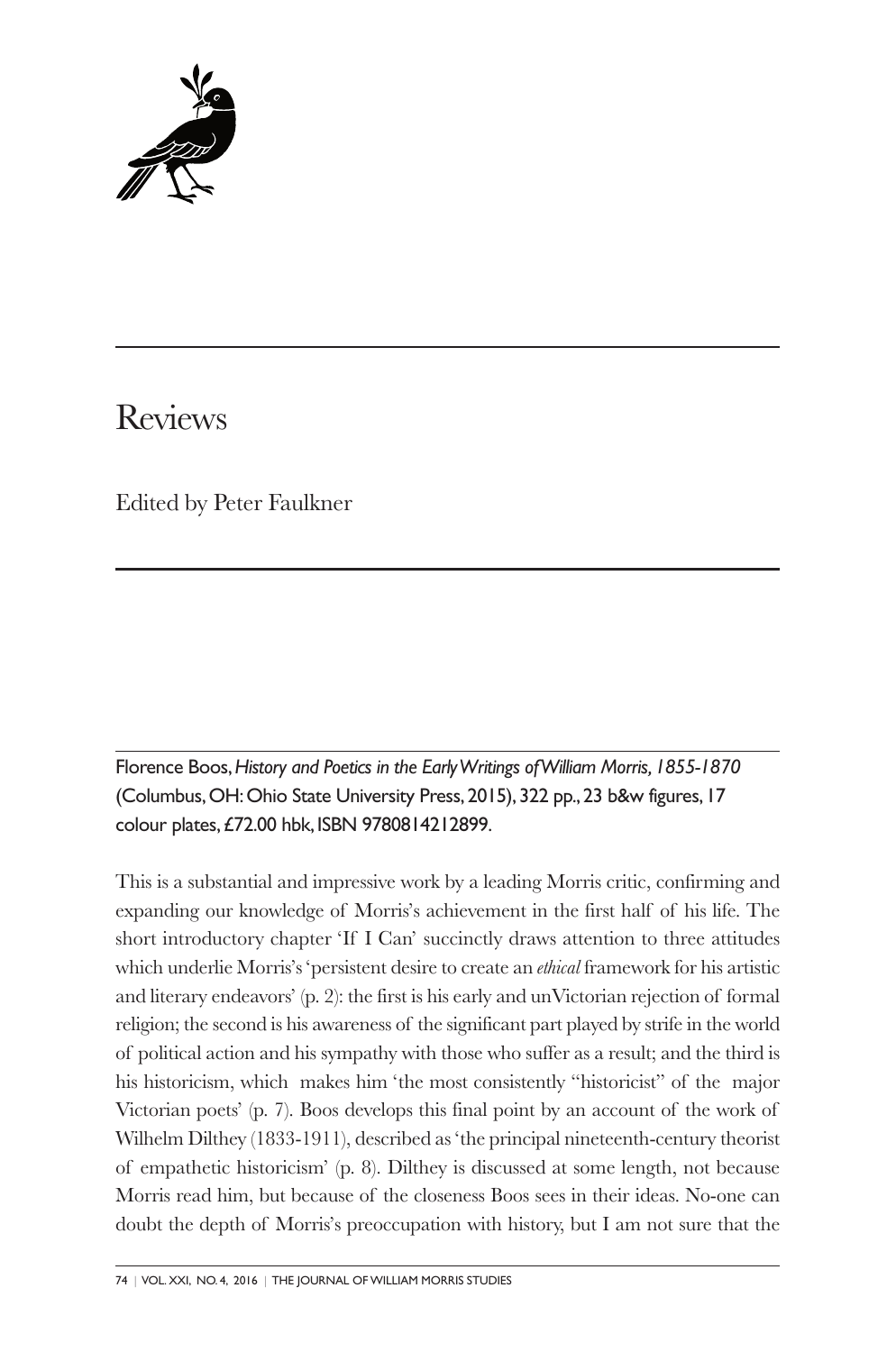discussion of Dilthey expanded my understanding of Morris's attitude. However, Boos's preparedness to introduce a thinker not usually encountered in studies of Morris is evidence of her energetic pursuit of new material, which enlivens her narrative.

Subsequent chapters follow Morris's career chronologically. 'From Antecedents to "Oxford Brotherhood"' starts with the family background, and ends by celebrating the importance to Morris of the fellowship in which he participated as an undergraduate at Oxford; this is familiar territory, but Boos brings out clearly the specific importance to Morris in particular of three very different men: Edward Burne-Jones, the artist; Charles Faulkner, the mathematician and administrator; and Cormell Price, who is said to have devoted his energies from the early 1860s to 'reformist pedagogy' (p. 65) as head of the United Services College. Boos concludes by emphasising that this Oxford Brotherhood was 'a network of several highly gifted individuals, rather than two "geniuses" and some peripheral satellites' (p. 67), and that Morris was deeply aware, throughout his life, of how much he owed to these friends.

In 'Morris's Earliest Poems: Preparation for *The Defence of Guenevere*', Boos argues convincingly against the idea that Morris's first volume 'arose by spontaneous generation' (p. 69) – he had already written a number of interesting poems. Boos has worked on some of Morris's very early poems that Morris sent to his older sister Emma from Oxford, including the seventeen not known to Mackail, and so is in a position to give a full account of what happened in the early years. But whether these poems are best seen as preparatory to Morris's first volume is not obvious. From the early poetry, we move on to the early non-fictional prose in '"The Many Shadows of Amiens": Morris's Early Essays'. Before coming to the essays, Boos argues that we can see in them a pre-adumbration of the four 'regulative principles' that animated the outlook expounded in later writings: a Ruskinian belief in the importance of pleasure in labour; insistence on the need for simplicity in life; belief in the importance of craft and architecture as 'repositories of memory and history'; and 'the conviction that humans must live in respectful harmony with the transcendent beauty of nature' (p. 99). It is not clear to me whether the perception of transcendence is attributed to Morris, in view of the insistence on his rejection of religion. However, Boos goes on to draw attention to 'the near rhapsodic quality' of the accounts given to his mother of his 1855 journey to Northern France; she quotes what she calls 'an epiphanic moment of near van-Gogh-like intensity' (p. 109). Morris was the chief contributor to *The Oxford and Cambridge Magazine* in 1856, and two of his contributions took the form of essays on aesthetic topics: 'Death the Avenger, Death the Friend' was an appreciative response to two woodcuts by Alfred Rethel (1816-59), conveying his sense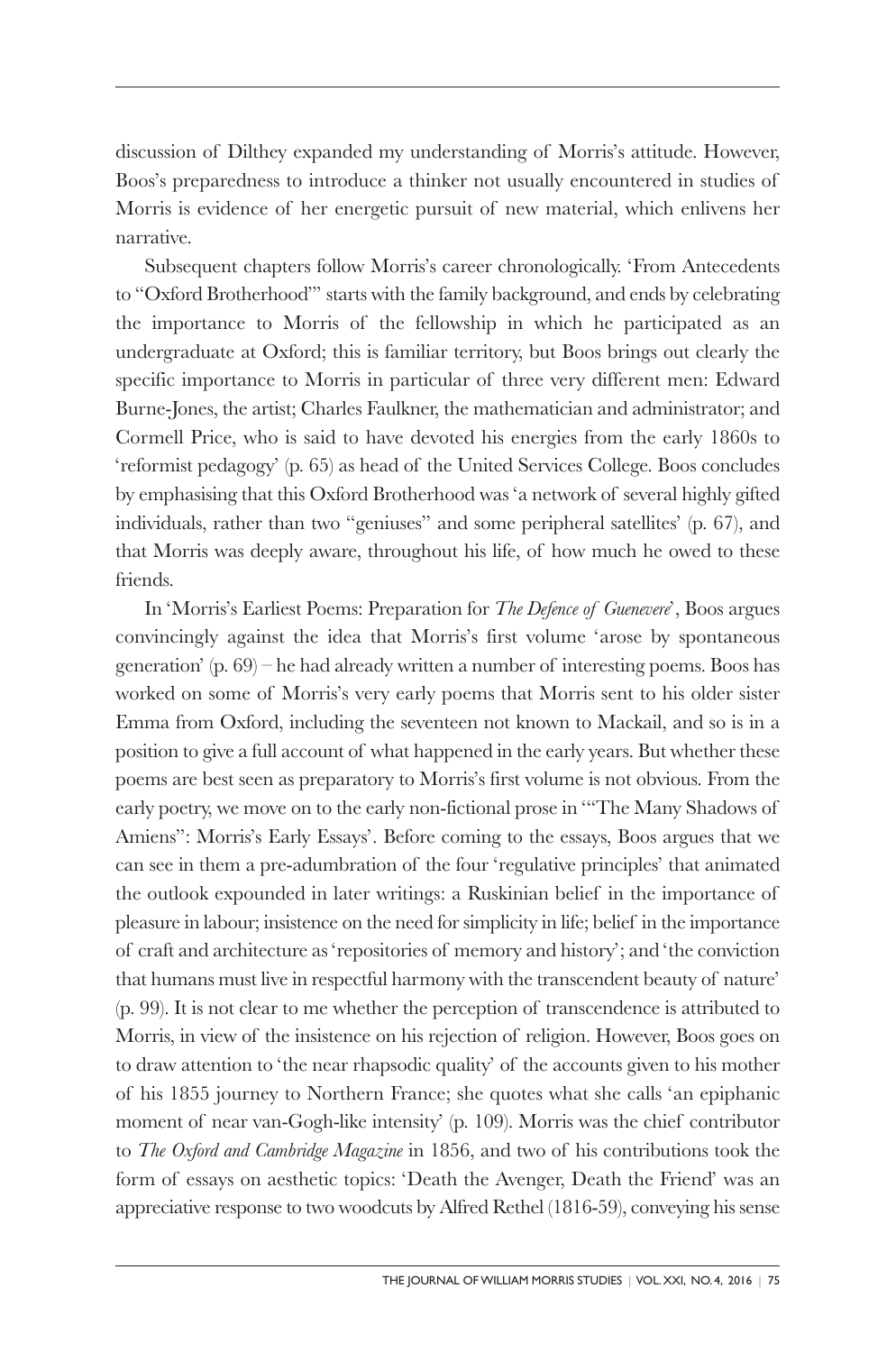of their 'emotional intensity' (p. 113), and the other, 'Churches of North France: The Shadows of Amiens', conveys an equally intense response to the great cathedral and ends with his 'prolonged leave-taking' (p. 123) and a moving valediction.

From the essays we move on to the early Prose Romances, eight of which Morris contributed to *The Oxford and Cambridge Magazine*, with Boos concentrating illuminatingly on what she identifies as their 'Interlocking Dream Structures'. Five receive Boos's attention, from 'The Story of the Unknown Church', through 'A Dream', 'Gertha's Lovers', 'Svend and His Brethren', to the elaborate 'The Hollow Land'. This last story is convincingly shown to have 'the most attractive ending of these early tales, carefully prepared for through Florian's prolonged tribulations and moral education [...]. As in the other prose tales, the hero's outward and inner life has progressed through a series of temporally disconnected symbolic frames' (p. 158). Boos has skilfully demonstrated how this is managed by the young Morris. No mention is made of the one story with a nineteenth-century setting, 'Frank's Sealed Letter'. This is usually considered a failure and perhaps to have led Morris to recognise that his imagination was unsuited to fictional realism. In 1872 he tried again to write in the realist mode, in the work called by Penelope Fitzgerald *The Novel on Blue Paper*, but he gave up, and the work remained unpublished until 1982.

Following Morris's own development, Boos now returns to poetry, with two chapters on *The Defence of Guenevere*, showing that the volume contains much work of equal sophistication to that shown in the Romances. The first chapter considers the sources on which Morris drew, especially Tennyson, Robert Browning, D.G. Rossetti, Edgar Allan Poe and "Owen Meredith" – the pseudonym of Robert Bulwer-Lytton, whose 'Malorian Poems' are compared to Morris's 'The Earl's Return'. The presence of Owen Meredith in this group is surprising, but Boos – who has already written on the relationship of the two poets – presents a strong case. The second *Guenevere* chapter is concerned, appropriately, with the 'Gender Polarities' of the volume. Here Boos calls on the ideas of the twentieth-century Marxist philosopher Henri Lefebvre in his *Critique of Everyday Life*, first published in French in 1947, in particular to Lefebvre's idea of the 'moment', a passionate mental state that shapes 'specific forms for human aspiration' (p. 199), and shows how many occurrences in the poems constitute 'moments' of this kind. She also links 'The Defence' with the later *The Pilgrims of Hope*, in which we encounter another trapped woman threatened with death. Boos's overall view, which sounds very twenty-first century (though valid) is that '[e]arly and late, Morris came out fairly well in the spectrum of mid-Victorian literary debates about "the" nature and role of women' (p. 229).

The final chapter is called 'After *The Defence*: A More Authentic "Medievalism"'. After a thorough discussion of the early reception of *Guenevere*, which was generally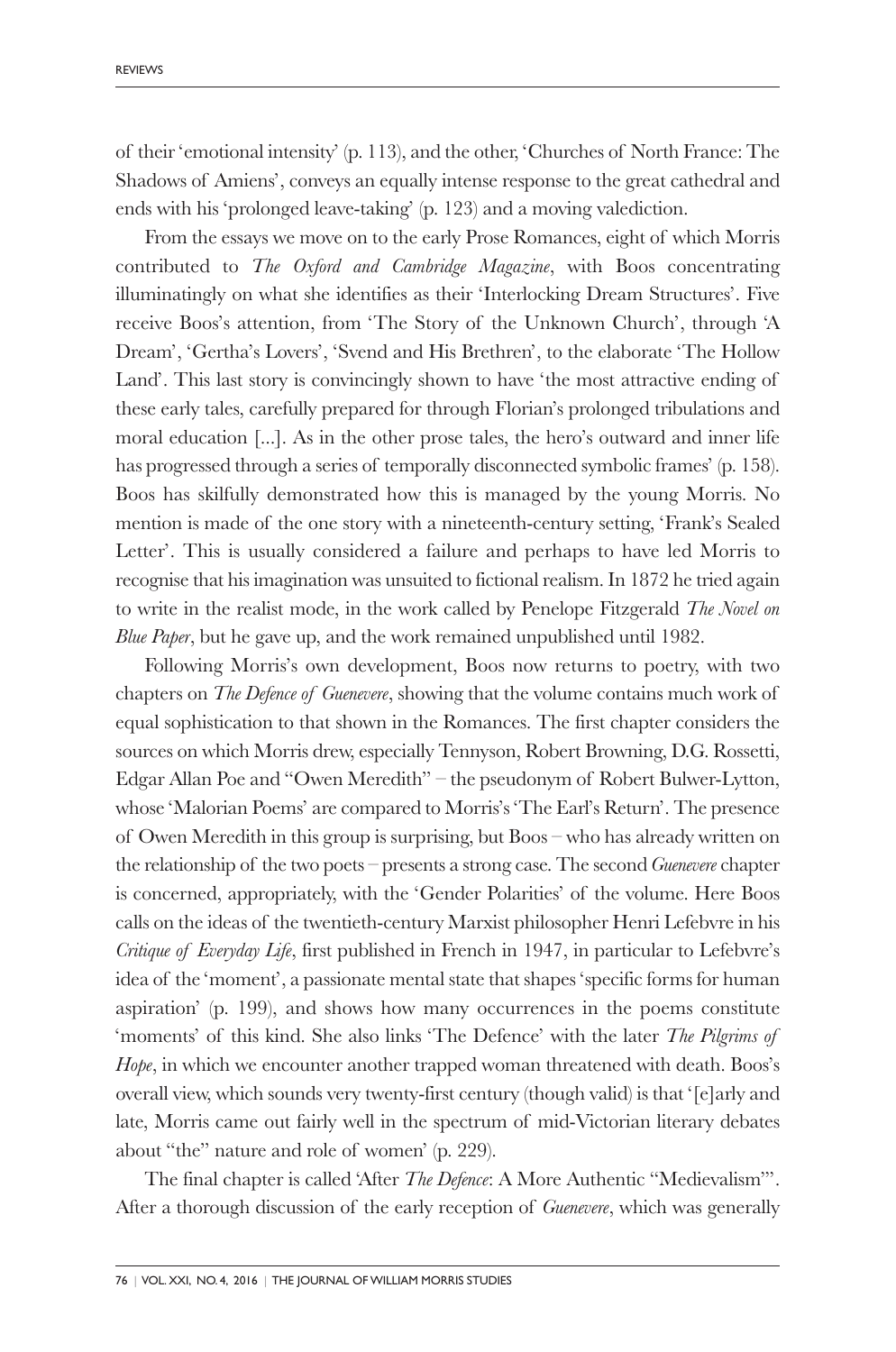dismissive, Boos points put that Morris was not put off altogether from writing poetry, although he was busy too with work for the Firm as well as with a young family. Between 1858 and 1867 – the date of publication of his next major poem, *The Life and Death of Jason* – Morris wrote a number of poems, considered here in four groups, in which he experimented with drama, the sonnet, the short lyric and blank verse. In the first category Boos discusses 'Scenes From the Fall of Troy', which she calls 'an eclectic and rather erudite compilation based on several antecedents' but 'nonetheless completely untainted by *The Defence*'s "obscurity"' (p. 354) – a quality deplored by several critics. Boos thinks well of the poem, and offers several possible explanations of Morris's not completing it. She then has a section entitled 'Personal Sonnets and Lyrics', dealing with the highly personal poems written at the time, often concerned with 'loneliness or estrangement' (p. 263). Next she points out that Morris, who had been considering writing a long poem to consist of a number of parts, started writing a Prologue as early 1859; this was to become 'The Wanderers' and Boos gives a full account of the sources on which its early versions drew. She then considers early drafts of the tales from *The Earthly Paradise*. Her conclusion is that the nine years between *Guenevere* and *Jason* was 'a little-noticed period of poetic refinement and germination' (p. 282) which enabled the poems of *The Earthly Paradise* to extend beyond the range of the earlier poetry into greater complexities, providing 'new topics for exploration and new modes of approach', leading towards *Sigurd the Volsung*, *The House of the Wolfings*, *A Dream of John Ball* and *The Pilgrims of Hope* – Boos has never accepted the view of some earlier critics that *The Defence of Guenevere* contains the most dramatic and powerful of Morris's poetic work. An Appendix on 'Malory's Guinevere and Morris's Guenevere' considers the difficult question of the relation between Launcelot as King Arthur's knight and as the lover of Guenevere, concluding that 'Morris's recapitulation of Malory's studious ambiguation was […] deliberate' (p. 292). This Appendix might perhaps have been attached to the chapter on *The Defence*.

This scholarly book then offers the reader a Bibliography in four sections, beginning with a most interesting list of works in English probably read by Morris before 1870, showing what an energetic reader he was; the other three sections are on 'Biography and Background Material', 'Editions of the William Morris Archive' (available online), 'Criticism', 'Manuscripts' and 'Reviews'. We are then given an 'Index of Morris's Works Cited', followed by the 'General Index' – I am not sure why these are separated. A surprising aspect of the book is that, although the cover shows Morris's painting *La Belle Yseult*, which is also reproduced with other visual material, it – like several other visual images – seems to receive no discussion in the text; certainly it is absent from the indices. However, with as distinguished a critic as Boos, even those of us who think we know Morris's early work well will find that there is a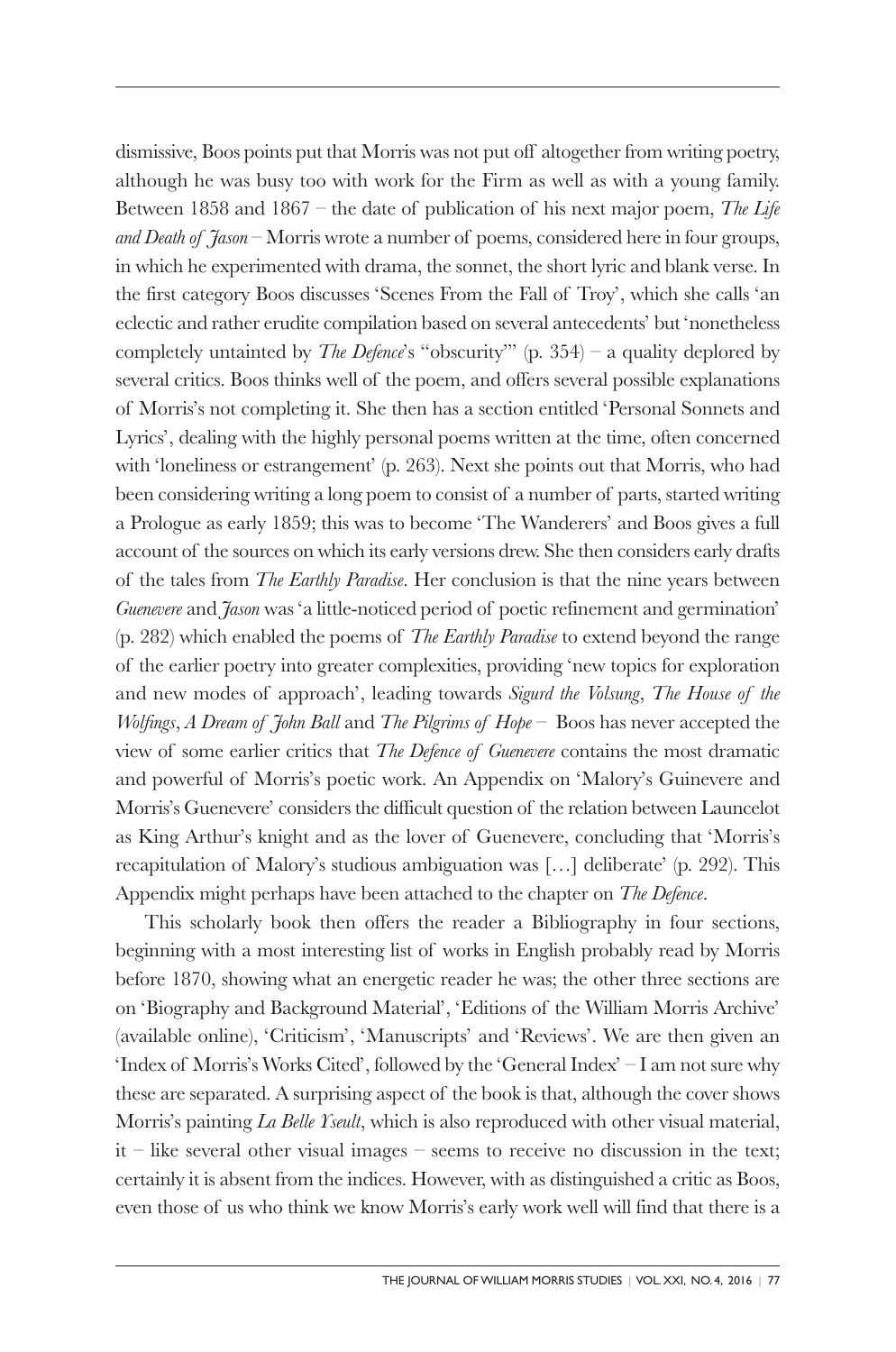great deal more to know and then to incorporate into an overall understanding of Morris's achievement. She has offered a valuable and illuminating account of the period she specifies, and her writing can rise to eloquence, as when she describes Morris dying as 'an ardent master-mason in the great cathedral of nature and secular humanism' (p. 129).

### **Peter Faulkner**

Phillippa Bennett,*Wonderlands:The Last Romances ofWilliam Morris* (Oxford:Peter Lang, 2015), 230 pp., 5 colour illustrations,£60.00 hbk, ISBN 9783034309301.

Phillippa Bennett's analysis of Morris's work is structured by two claims: that Morris considered the ability to wonder a fundamental need, 'a primary and instinctive way of inhabiting the earth and of interacting with others', and that his late prose romances (*The Story of the Glittering Plain*, *The Wood Beyond the World*, *Child Christopher and Goldilind the Fair*, *The Well at the World's End*, *The Water of the Wondrous Isles* and *The Sundering Flood*) were the 'most compelling expression' of this conviction (p. 3). Documenting the mixed but predominantly luke-warm reviews that Morris's stories have generated, Bennett argues that their re-evaluation opens up new vistas onto his work. Read as 'a radical response to nineteenth-century politics, culture and society' (p. 10), these narratives illuminate Morris's most pressing and abiding concerns – with the body, with landscape and environment, architecture and politics – and the critical power of Morris's ideas, both then and now. For Bennett, the key to their reinstatement lies in the recognition that wonder is their 'defining feature' (p. 2). Accordingly, readers assumed to have neglected or ignored these tales are not presented with a précis of their content, for what is important in Bennett's analysis is the concept that the tales collectively flesh out, rather than their literary or creative merit. This interweaving of story-telling and wonder is central to Bennett's thesis and it frees her to counter critiques of the naivety, simplicity, optimism, otherworldliness or abstruse language of the romances by arguing that these features reflected an intention that has been widely misunderstood. In the conclusion to her Introduction she writes:

[...] in his last romances, Morris makes his final and most evocative protest against the diminishment of wonder in human life. Indeed his protagonists' receptivity to and pursuit of wonder constitutes the primary momentum of these stories, and it is a momentum which always brings both the protagonists and ourselves as readers more richly and actively into the world, rather than offering us a way out of it. It is thus through a renewed understanding and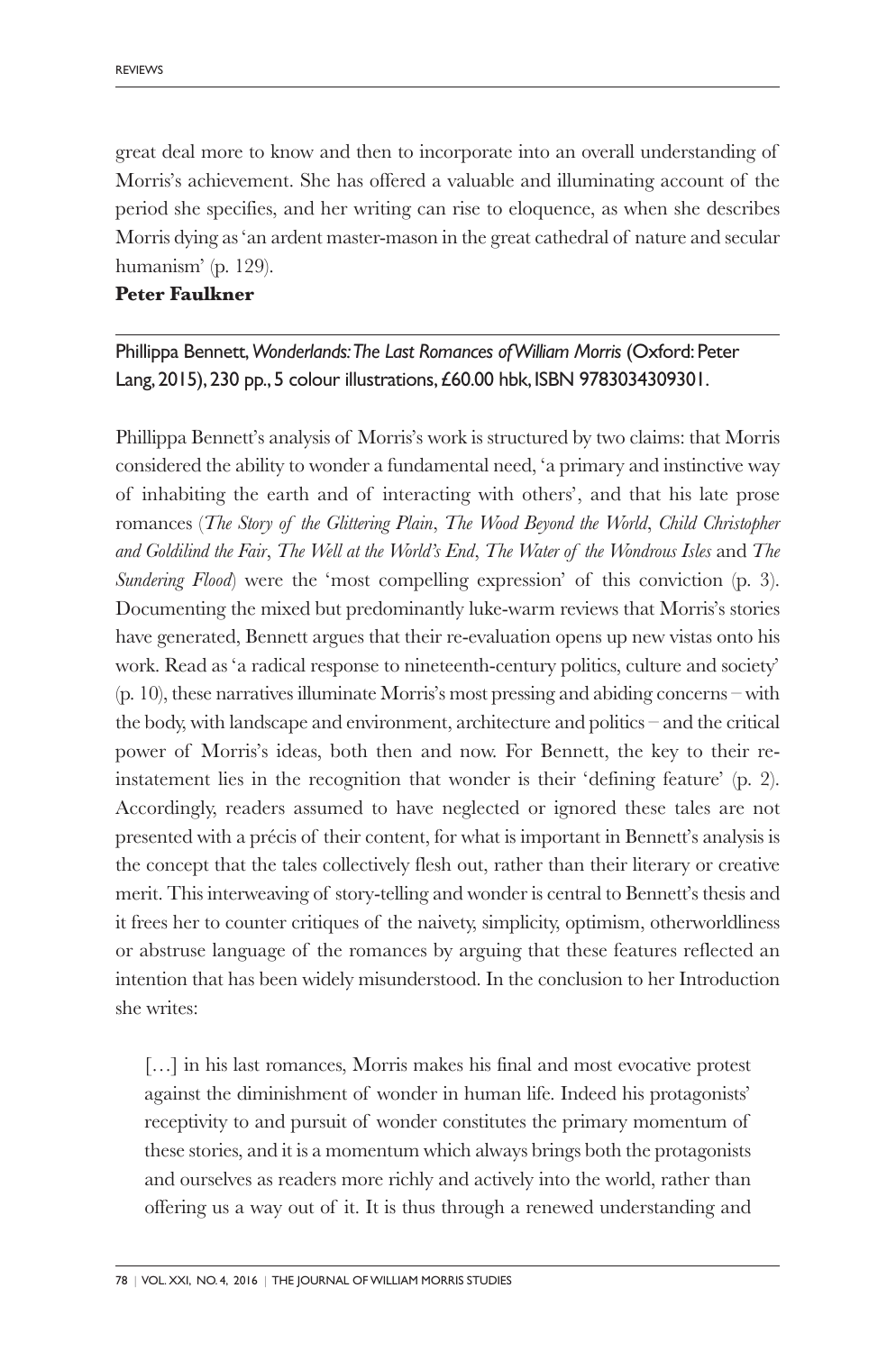appreciation of the last romances that we can see how the world might become a little less 'un-Morris'.

(p. 33)

Bennett affirms Morris's intentions by setting a number of sympathetic interpretative accounts of his work alongside pertinent phrases in the stories and comments drawn from some of his letters and other published work. However, she does not then attempt to develop a concept of wonder by abstracting directly from his writing. The three-dimensional framework for the analysis, which distinguishes a wonderer from wonderful and wondering, is adapted from a discussion of Edmund Husserl (p. 6). Martin Heidegger, Josef Pieper, Ludwig Wittgenstein, Zygmunt Bauman and Ernst Bloch (pp. 78, 97, 143, 175) are some of the other philosophers Bennett uses to investigate Morris's conception of wonder. This approach focuses attention on some important aspects of Morris's work: his interest in the ordinary or everyday; the role he assigned to artistic practice as a form of communication; the value he attached to imagination as a force for creative transformation; his utopianism. At the same time, it tends to encourage a slippage between the re-interpretation or re-evaluation of the romances as stories of wonder and the examination of wonder as a vital theme of Morris's work. The claim that Bennett wants to make about the special value of the romances as exemplary expressions of Morris's idea is weakened by the possibility that the analysis of wonder might just as well have been achieved by applying these philosophical approaches to his poetry, his journalism or his essays. Indeed, the book shows how the multiple meanings of wonder are embedded across the range of Morris's work, spanning his pre-socialist days to his retirement from the Socialist League. It is noticeable that the parameters for the discussion of some of the book's major themes are established without reference to the prose romances at all: pointing to a shared language of wonder that links Morris to Rachel Carson and the defence of the wild, Bennett draws on observations about *News from Nowhere* and a rich discussion of Morris's impressions of Iceland to frame the second chapter, on the topography of wonder (pp. 57-58).

In the first chapter Bennett demonstrates the full value of the conceptual analysis and her flair for revealing the sensuality and imagery of Morris's writing. This chapter discusses Morris's aesthetics and politics to explore ideas of the body, well-being, human animality and sexuality. It captures both the deep distress underpinning his critique of capitalism and his confidence in socialism's remedial power. The insights that wonder brings to the interpretation of Morris's work are also demonstrated by Bennett's treatment of the continuities of his thought. This argument is advanced at different points within each of the chapters and it also runs throughout the book.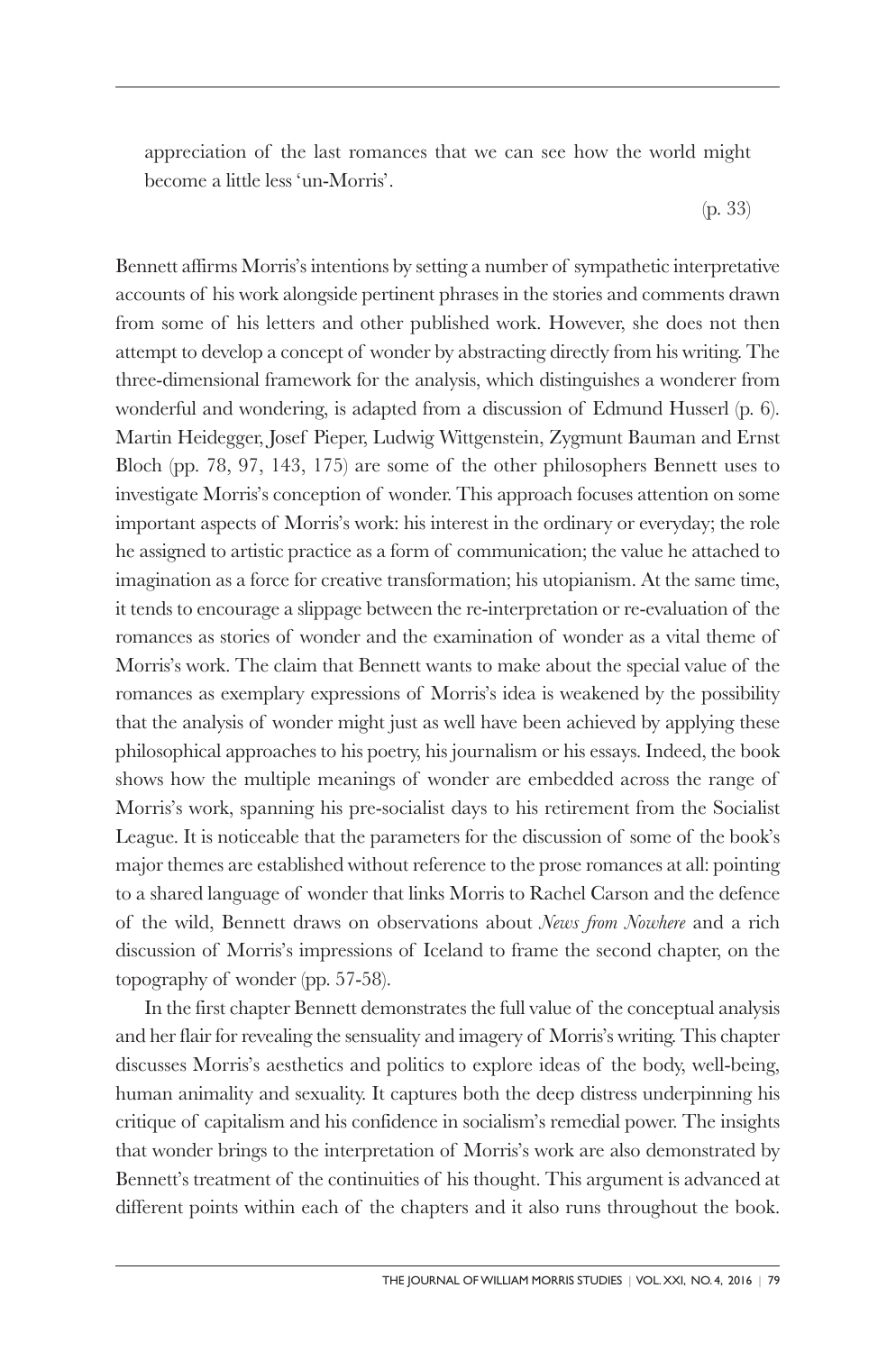Concerned to explode 'clichéd' myths that Morris was 'a nostalgic medievalist' who hankered for the return of 'benign [...] feudalism' (pp. 80, 91), Bennett is nevertheless impelled to correct Bernard Shaw's and E.P. Thompson's well-known appraisals of the romances as examples of his recidivist Pre-Raphaelite tendencies (p. 138). Morris had a sophisticated idea of social dynamics, to borrow Bax's language, but this did not inhibit him from celebrating the Gothic and the 'nobility' of the communal ways of life he associated with it (pp. 104, 129). Bennett's discussion of the Kelmscott Press and her inclusion of illustrations taken from the romances emphasise the potency of this emotional connection to the past and the political inspiration Morris drew from it. The influence of Wordsworth and Coleridge that she detects in Morris's work similarly closes the gap between the Romantics and Late Romantics that critics of Pre-Raphaelitism typically invoke when sandwiching Morris's revolutionary politics between the phases of his apparently languid writings (pp. 74-78).

How far wonder helps Bennett develop these arguments is difficult to judge because the concept appears so elastic. The 'human capacity for wonder' emerges as an 'essential attribute in the instigation of social as well as personal change' (p. 141). Equally, Morris used wonder to expose the 'follies and the horrors' of capitalism and it was Morris's 'own willingness to wonder that first led him to join the Socialist movement' (p. 143). Perhaps inevitably, the flexibility of the concept tends to undermine its explanatory value. Moreover, the stretching sometimes suggests tighter or more straightforward affinities between Morris and his contemporaries than more differentiated analysis sustains. Bennett locates Morris firmly in Marxist, socialist traditions but wonder also points to his convergence with Georges Sorel – tricky to locate within Marxism – and the anarchist Peter Kropotkin (pp. 84, 159, 165). While Bennett's acknowledgement of the diverse influences active on Morris is a real strength of her analysis, wonder does not help her develop the point. Rather than capturing the complexity of Morris's communism, wonder tends to homogenise these divergent currents. Thus it supports a generalised theory of revolution which Kropotkin, Sorel, Marx, Engels and H.M. Hyndman seemingly shared (pp. 163-65).

While wonder triggers a number of valuable insights it also limits Bennett's investigations. She seems reluctant to push the analysis of sexuality to scrutinise Morris's more conventional castings of women and she is inclined to adopt his focus on the manly when discussing art production (p. 97). Wonder reinforces the revolutionary nature of Morris's socialism but also softens the edges of the critique. Bennett's account abounds with references to Morris's anti-capitalism, but wonder is less well-suited to the examination of exploitation, repression or political corruption than it is to the discussion of their transcendence. In the architecture of wonder, vision is a major theme. Wonder shows that nineteenth-century capitalism had 'failed to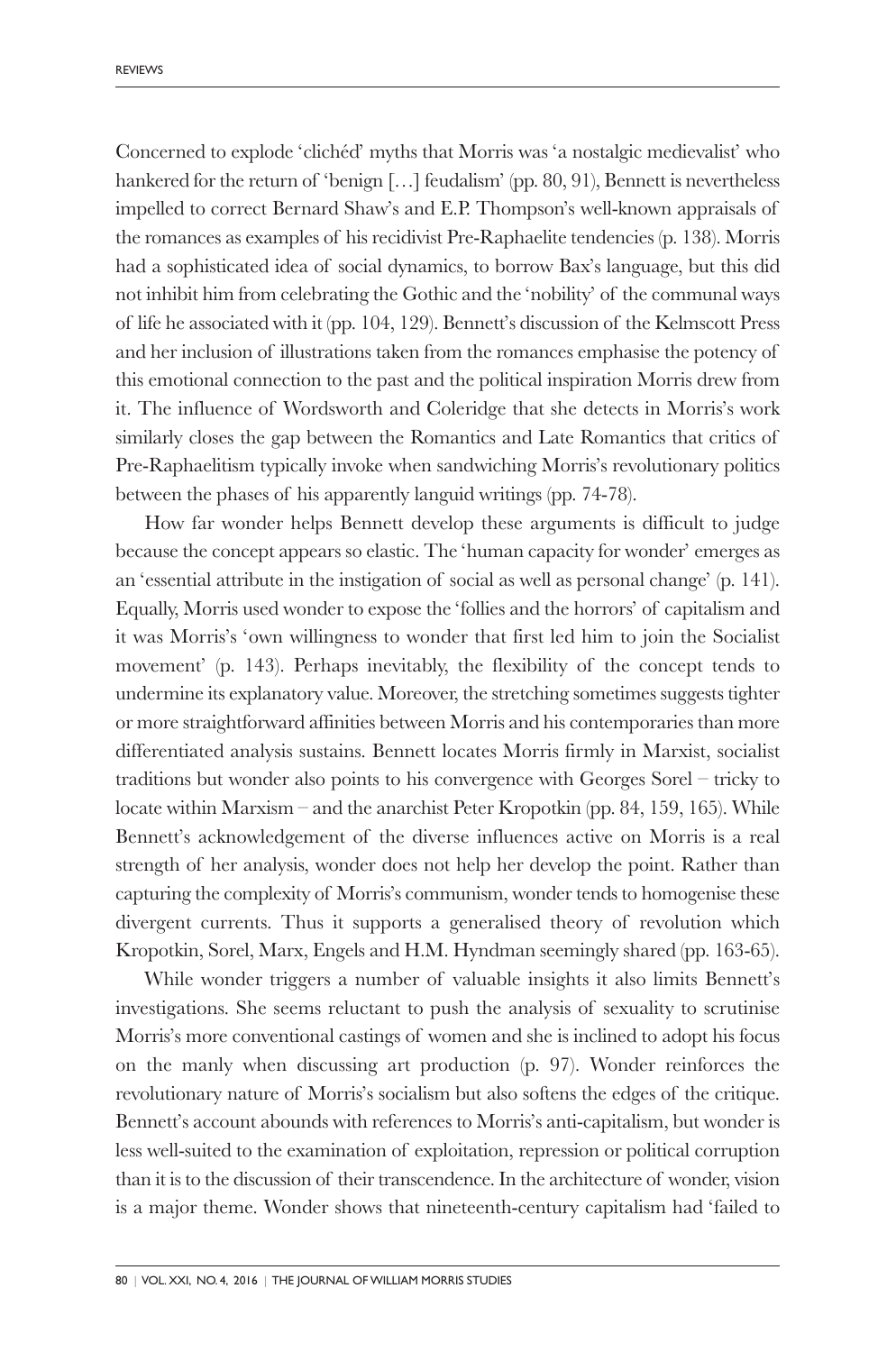offer a vision of life inclusive and generous enough to produce its own vital and relevant architecture' (p. 131) – as if Morris might have contemplated a reformed version that included such a vision. This is not what Bennett means, but the language of wonder inclines in this direction. Wonder covers Morris's disappointments and despair, but not his expressions of anger, frustration and disgust.

It's difficult to imagine how the application of any single concept can fully illuminate Morris's work, given its breadth and depth. Nevertheless, by drawing our attention to wonder, Bennett undoubtedly brings out the magical qualities of Morris's socialism. Whether or not wonder defines Morris's romances or provides the best lens to view his work in the round, her enthusiasm for these stories is infectious and fans of these last works will delight in her reminders of the exploits of Birdalone, Ralph, Ursula, Hallblithe and the rest. The case she makes for their restoration to a central place in Morris scholarship is compelling and her pioneering thematic discussion demonstrates the real potential for their continued analysis.

## **Ruth Kinna**

Simon Dentith,*Nineteenth-Century British LiteratureThen and Now:Reading with Hindsight* (Farnham:Ashgate, 2014), 182 pp.,£95.00 hbk, ISBN 9781472418852.

It was with great sadness that I learnt of the death of Simon Dentith in November 2014. He was a friend and champion of both research and teaching in English and Victorian Studies. I knew him both from the British Association of Victorian Studies, of which he was President from 2006 to 2009, and the now-lost English Subject Centre (ESC). Indeed, one of my distinct memories of Simon is his presence at an event organised by the ESC on 'Teaching the Victorian Novel' and I remember him shaking his leonine head of hair and worrying at the all-too-easy elision that (mostly young, mostly female) students would make between themselves and (say) Jane Eyre or Dorothea Brooke. This slippage from then to now, and the question of how we read the Victorians from a twenty-first-century perspective, is one of the animating principles of this, his final book. In the Preface Dentith states his two main concerns: the first is how do we read nineteenth-century texts when 'a whole social and political history [has] unrolled since they were written' (p. vii)? The second issue, which is related, is that the inevitable unrolling of history means we know a great deal (more) now that the Victorians could not comprehend themselves. Dentith questions whether reading with hindsight brings a threat to 'the authenticity […] of the knowledge or feelings that were available to the original actors' (p. viii).

Chapter One sets out the book's theoretical stall, suggesting that the term 'Victorian' itself is one constructed through hindsight. Dentith is interested in how we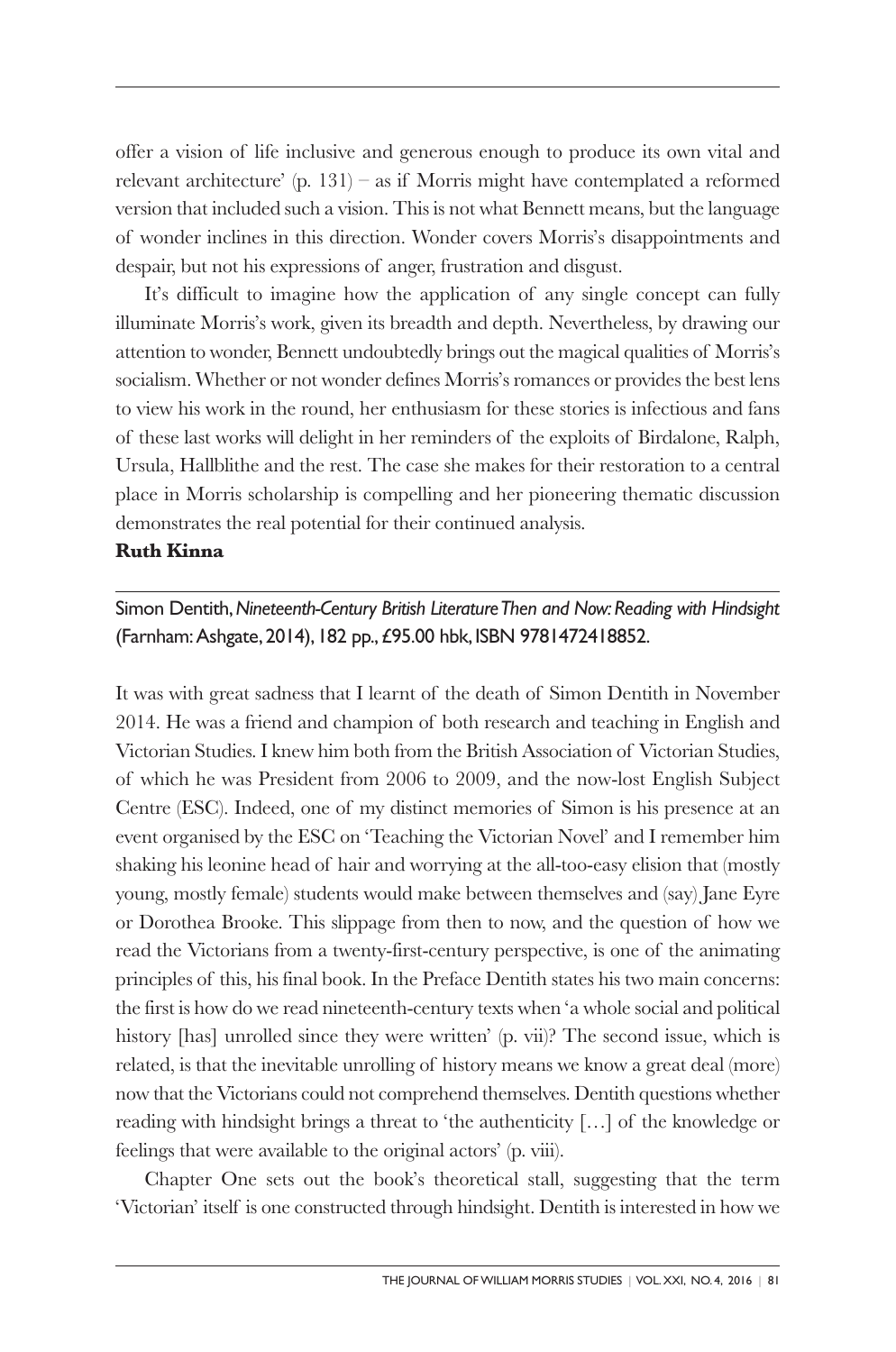have continually to negotiate the 'suggestive play of continuity and difference' (p. 7) between the nineteenth and twenty-first centuries. There is a danger that reading with hindsight contains a certain arrogance in relation to how we read the Victorians, as exemplified by Lytton Strachey: we know more and we know better. Dentith uses Gadamer's *Truth and Method* (1960) and Ricoeur's *Memory, History, Forgetting* (2004) as his touchstones in wanting to hold on to 'the otherness of the historical horizon' (p. 13) rather than have this otherness assimilated into our more contemporary preoccupations with the Victorians that focus on sexuality, class and feminism. He also notes his own interest in the relations between nineteenth-century liberalism and neoliberalism, as well as late Victorian utopianism and our own situation of ecological crisis. If there is a phrase that sums up Dentith's main concern in this work it is found at the end of Chapter One when he says he desires 'to historicise reception history' (p. 18), seeking to ground reception history in the social history which underpins it.

Chapter Two focuses on the gap between the nineteenth century and now, as memoirs such as Alisdair Gray's *A Book of Prefaces* (2000) and John Lucas's *The Good That We Do* (2001) will become impossible in the future as the connection back to the Victorians through lived memory is lost. Pretty much none of us can now have that active memorial relationship to the nineteenth century. Dentith suggests that the Victorian narrative of (and belief in) progress, not least through educational betterment, has also been undermined and challenged in recent years. Although many facets of the man-made cityscapes of Victorian Britain are now lost to us, Dentith also cites natural landscapes that are vanished, such as Hardy's Egdon Heath.

Chapter Three, on *The Mill on the Floss* (1860), focuses on the issue that appeared to be worrying Simon at the English Subject Centre event cited above. He notes that:

a version of liberal feminism has, at the beginning of the twenty-first century, established itself as a kind of common sense. The central narrative of this [involves] the heroine emerg[ing] from a repressive background to establish or realise her own successful identity […].

(p. 48)

It strikes me that this is one of the reasons why so many Victorian fictions which contain some version or other of this narrative retain such appeal today. It is almost *de rigeur* for filmic and televisual adaptations of Victorian texts now to tell this story too. But the all-too-easy elision bothers Dentith and he reminds us that both Eliot's novel and *Jane Eyre* also involve renunciation for their female characters. This is probably one of the greatest dangers that the book highlights: namely, the loss of otherness associated with Victorian women's struggles at a particular moment in time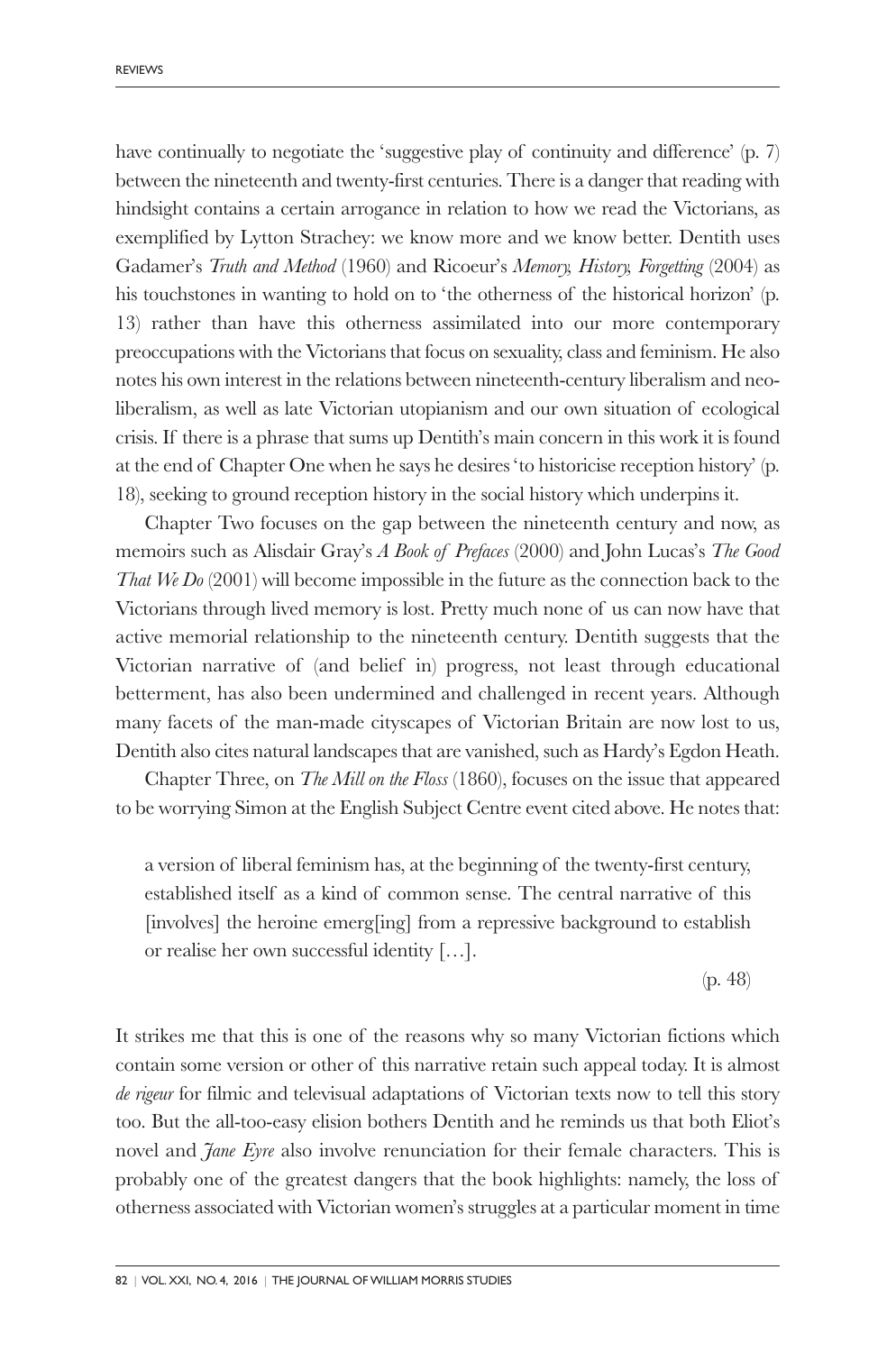for greater rights, freedom and autonomous subjectivity. From a feminist perspective, the fact that it is still all too easy to identify strongly with Maggie Tulliver as a young woman today is surely an indictment of inequalities that remain in our contemporary culture.

If I gloss over Chapters Four and Five – on Dickens's *David Copperfield* (1850) and Trollope's *Phineas Finn* (1869) and *Phineas Redux* (1874) – it is only to spend more time on Chapters Six and Seven, which will be of particular interest to readers of this *Journal* in their focus on Ruskin and Morris. Dentith heads this section of the book by noting how both men 'suggest equally complex relations to current concerns, and [...] challenge too easy an assimilation to our present preoccupations' (p. 101). In Chapter Six, '"The things that lead to life": Ruskin and use-value', Dentith focuses on Ruskin's major assault on the political economy of his day, *Unto This Last* (1860), and in particular considers the question of value. Ruskin's awareness that capitalism tends 'to undermine affective social relationships and substitute[s] purely economic relations for them' (p. 103) has been picked up recently by Richard Bronk in *The Romantic Economist* (2009), although Dentith is critical of Ruskin ultimately being reductively 'recruited for management advice' (p. 204). This chapter is long and sustained, taking in both John Stuart Mill and Marx in the discussion of Ruskin's focus on intrinsic value outside of economic exchange, and it ultimately ends up with a consideration of how Ruskin's writings have been appropriated for and by contemporary environmental concerns (for example, in 'The Storm-Cloud of the Nineteenth Century').

Chapter Seven, 'Utopia under the sign of hindsight', focuses its wide-ranging consideration of Morris through, at its core, readings of *News from Nowhere* (*NfN*). Dentith is aware that utopian writing can be especially 'vulnerable to the knowingness provided by the backward glance' (p. 123), although he also reminds us that in reading Morris with hindsight we are also reading Morris's own 'multiple acts of hindsight' (p. 128) as he reinterprets and selectively uses a version of the medieval. The chapter is impressive in its awareness of how projections through time permeate Morris's intention in *NfN*: after all, the original context of the work was to inspire struggling members of the Socialist League to look up from the immediate struggle and 'be inspired by the view at the far horizon' (p. 130). But the future that *NfN* imagines is also inherently bound up with the actions of the present, in that the novel does not allow Guest ultimately to remain in an achieved, more appealing future.

Dentith discusses *NfN*'s romantic critique of capitalism, pitching an alienated labour associated with industrialisation against a 'nature' which can facilitate 'human nature in all its affective fullness' and a 'reconfigured imagination of the rural' (p. 126). He discusses two recent assessments of the utopian tradition – Susan Buck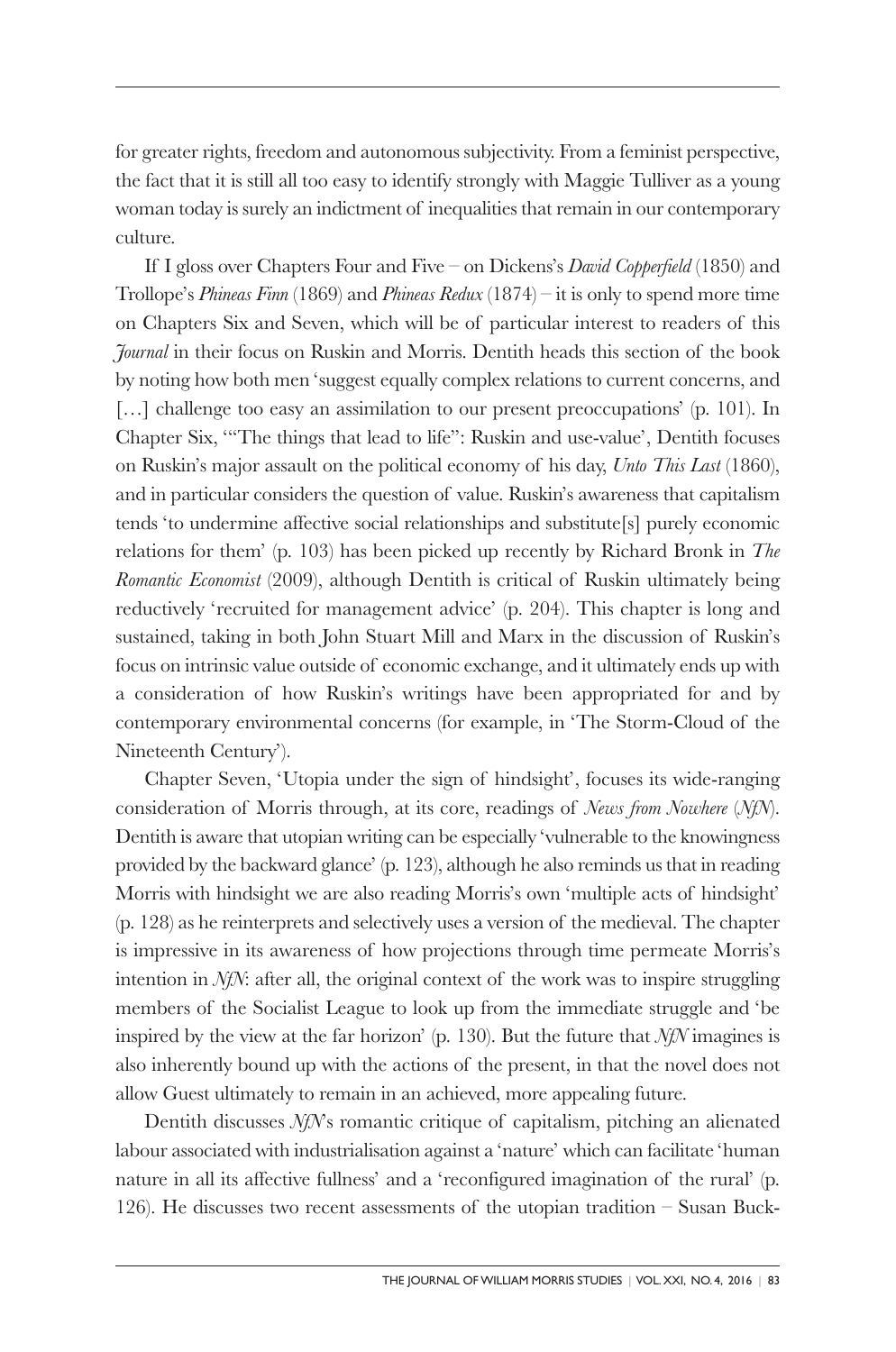Morss's *Dreamworld and Catastrophe* (2000) and David Harvey's *Spaces of Hope* (2000), noting how neither have anything to say about Morris because Morris's seeming rejection of the urban and modernity presents problems for the lived experience of the twentieth century. This is an issue that has also recently occupied Tony Pinkney. Dentith suggests that both Ruskin and Morris warn against 'a world finally exhausted by globalisation – by which is meant the extension of capitalist social relations to every last corner' (p. 128), and the invocation of nature as a counterbalance to the urban appearing (pace Fredric Jameson) as a form of mere nostalgia. The chapter also considers *NfN*'s (and Morris's) commitment to craft production and also inevitably the question of *NfN*'s (at least partially) problematic engagement with the position of women. Dentith notes, rightly, that 'still more than in the late nineteenth century, we live in a world of divided labour, and Morris's capacity to speak to that condition is a voice we can still hear' (p. 140), before turning once again to the question of ecological concerns. Here he is aware of the backlash against presentist readings of Morris that wish to co-opt him to the Green movement, such as Sara Wills's *The Greening of William Morris* (2005). On Wills's work Dentith writes 'this is not a mere debunking of contemporary scholarship, but rather an attempt to return to the original arguments and contexts of Morris's works, to recognise their difference from the eco-centred arguments of the present, and nevertheless to put them to work in the here and now' (p. 142). This latter quotation could be taken as summary of Dentith's case here for a responsible, historically aware criticism of nineteenth-century texts.

The book concludes with a chapter titled 'Writing with Hindsight: The Victorian Novel in Succeeding Centuries', focusing on novels of the twentieth and twenty-first centuries that are set in the nineteenth century. The novel has always been Dentith's focus throughout his varied writings and he comments on how the novel's flexibility of form 'permits the action of hindsight to be realised or kept at bay by a wide variety of formal means, which turn especially on the multiple ways in which the distance between past and present is realised in the narration' (p. 145). Lurking over this chapter (and indeed perhaps the whole book), though only specifically addressed right at its end, is the question of the neo-Victorian. I say this with interest, having just created and taught an MA module on 'Neo-Victorianism: Writing the Victorians in the Twentieth and Twenty-First Centuries'. I can confirm that there is an entire substantial sub-genre of Victorian Studies devoted to the critical issues raised by and in recent novels that look back to the nineteenth century. It is notable that Dentith seems keen to avoid the term 'neo-Victorian' for much of his book, even though his concerns are very relevant to neo-Victorian studies. He briefly discusses works such as John Fowles's *The French Lieutenant's Woman* (1969), A.S. Byatt's *Possession* (1990) and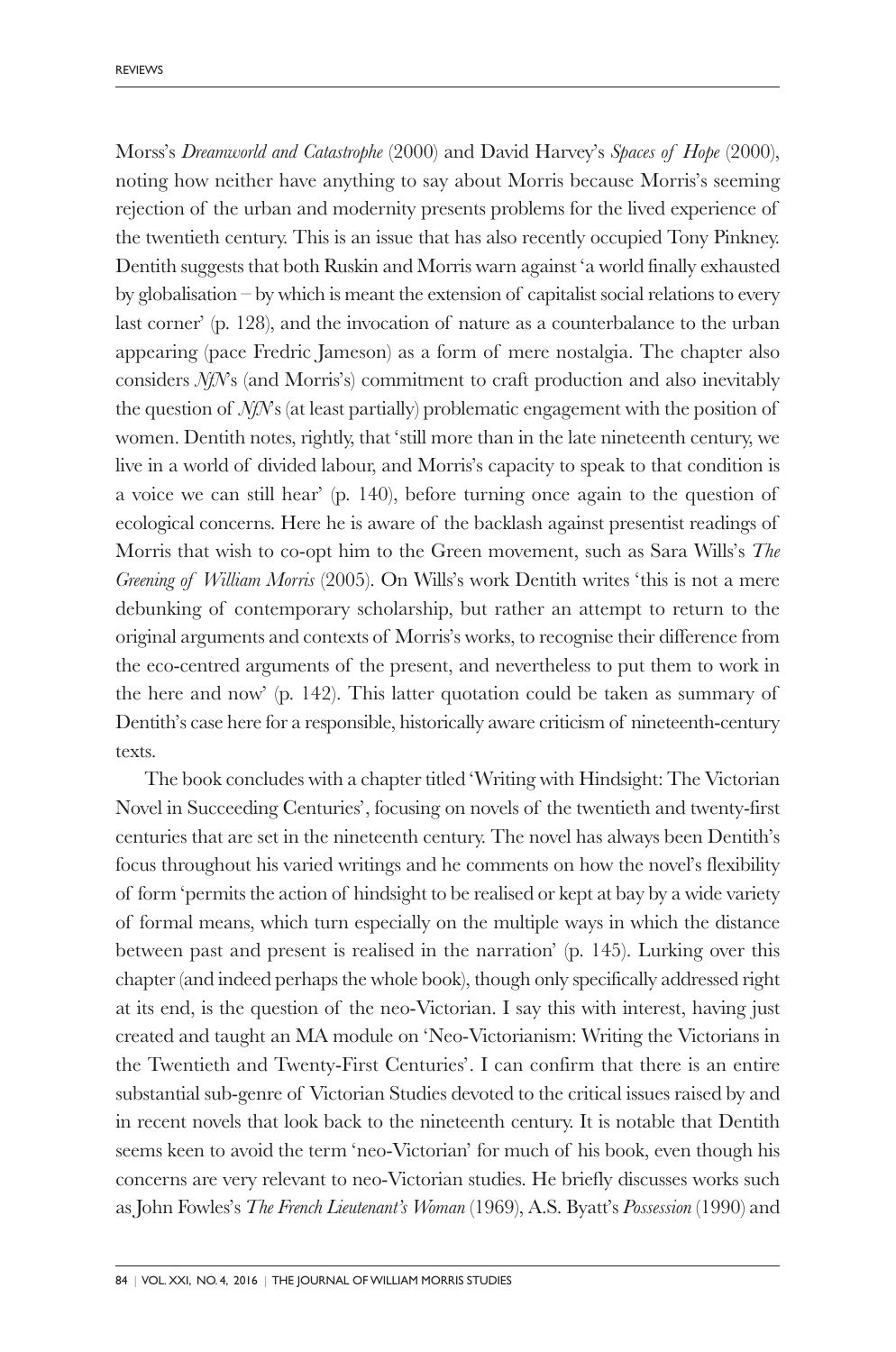Michel Faber's *The Crimson Petal and the White* (2002) – all of which have become veritable 'classics' of neo-Victorianism – alongside less-well-known works such as J.G. Farrell's *The Siege of Krishnapur* (1973). Had it existed, Dentith would no doubt have included discussion of Tony Pinkney's long-awaited sequel to *News from Nowhere* (complete with modernity).

All in all this is a thoughtful and wide-ranging contribution to our continuing critical and creative questions into the twenty-first century as to how we read, write and engage with the Victorians. I am only sorry we won't be able to read more of Simon's thoughts on the Victorians, including Morris, in the future.

# **Rosie Miles**

Piers J.Hale, *Political Descent:Malthus,Mutualism and the Politics of Evolution inVictorian* England (Chicago, IL: University of Chicago Press, 2014), 442 pp., £34.00 hbk, ISBN 9780226108490.

The central message of this book – for Morrisians at least – is that the political ideas of the late-nineteenth-century 'socialist revival' in Britain, in which 'our dear Morris' was of course a principal player, are based on a misconception regarding the nature of biological evolution, and that these ideas are therefore invalid, if not just scientifically, then also in general.

The 'misconception' is that of the French naturalist Jean-Baptiste Lamarck, who in his *Philosophie Zoologique* (1809) put forward the idea that organisms evolve via 'the inheritance of acquired characteristics'; that morphological changes induced in organisms by life experience (the giraffe's long neck, the blacksmith's heavy musculature) are passed on to their descendants, leading eventually to divergence of forms and thus to speciation. This theory is now discredited – how would such changes be transmitted to the gene pool? – but during the early nineteenth century, it not only influenced many scientists, including Darwin, but also (apparently) political radicals, such as William Godwin and Herbert Spencer, and those of the French Revolution, many of whom seized upon it as a scientific basis for believing that the creation of a new and more just society would lead not just to changes in 'human nature', but also in the (physical) 'nature of humans'. These ideas were then passed down the radical heritage to the revolutionaries of late-nineteenth-century London, so that both Morris's strategy of 'making socialists', and Kropotkin's theory of evolution as 'mutual aid', are characterised as 'Lamarckian', i.e. lacking scientific basis, and therefore invalid.

I must confess that I read this story with astonishment! No-one, be they socialist, communist, Trotskyist, anarchist, or any combination of those labels to whom I have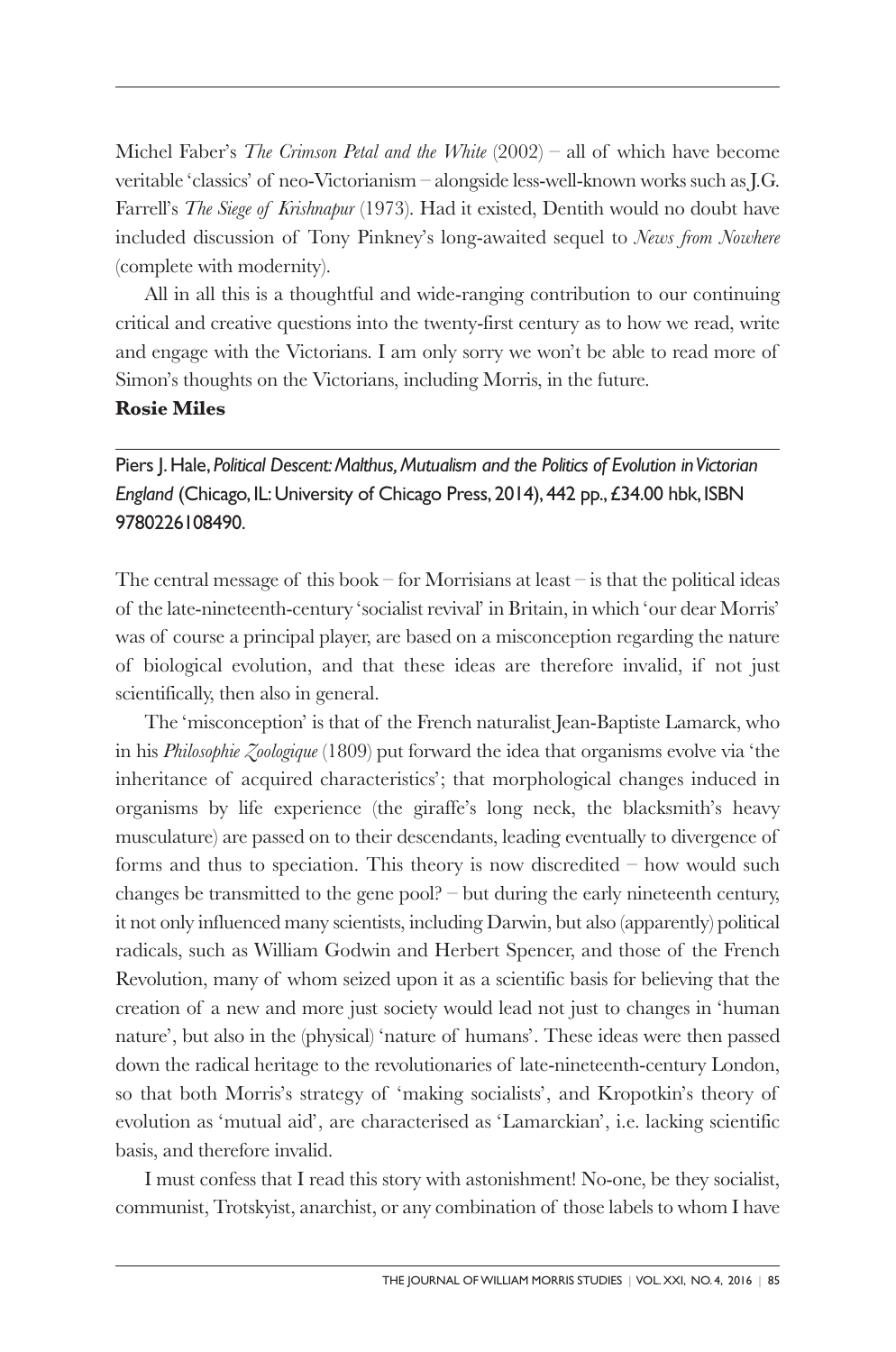spoken about such matters over the past fifty years, has ever indicated to me that they believed that establishment of a socialist society would lead to changes in the human genome. Changes in 'human nature', yes – what Morris described as 'moral change' – but in the genetic make-up of human beings? Surely not! Agreed Morris describes the people of Nowhere as especially large, healthy and handsome, but these traits are surely not genetic, but the results of cleaner air, cleaner water and improved diet? Hence the reason my sons are taller than me.

And yet, certain passages in *News from Nowhere*, primarily Old Hammond's contention (Chapter Ten) that 'making socialists' will 'take the sting out of heredity' might indeed be read as if based on Lamarckism. And while we may think that Morris's descriptions of working conditions under Victorian capitalism as inducing 'real infirmity […] making degradation of both mind and body' refer only to the effects of environmental factors, he also writes of the middle class being 'hereditarily afflicted [sic] with idleness' (Chapter Six). Surely what Morris means here is that children brought up in an atmosphere of idleness would be prone to it themselves. Or did he really mean that such factors induced hereditable traits? The author certainly argues that case, but elsewhere writes of Darwin being hooked on his own metaphors (acquired from Malthus and from Spencer) of 'struggle' and 'survival' (pp. 229-30). So whereas Darwin is given the benefit of the doubt where metaphor is concerned, Morris is not.

The case against Kropotkin appears stronger, in that he sought to repudiate the competitive model of evolution advanced by Darwin in *On the Origin of Species* (1859), and, using a great deal of scientific data, including his own, argued that cooperation  $-$  'Mutual Aid' – was a more significant factor in evolution than competition, and that the most successful species are those which cooperate in groups and not those which live as individuals. As for human evolution, Darwin, brought up a Whig, and instinctively a liberal, sought, in *The Descent of Man* (1874), to develop a more collaborative model for our own species, which he based, however (in line with Victorian *mores*), on the family, whereas Kropotkin possessed a wealth of anthropological data which showed that it was the group (the foraging 'Band') within which early humans cooperated and that in such societies the bourgeois nuclear family did not (and does not) exist.

The real villain of this piece, however, is not Lamarck, or Spencer, or even Thomas Henry Huxley ('Darwin's Bulldog'), the two last of whom are allocated lengthy accounts describing their own political use of evolutionary ideas, but, as just indicated, that old pessimist the Rev. Thomas Malthus and his Iron Law of Population, as propounded in *An Essay on the Principle of Population* (1798), from whom, of course, Darwin did indeed obtain the idea of 'the struggle for existence'. And it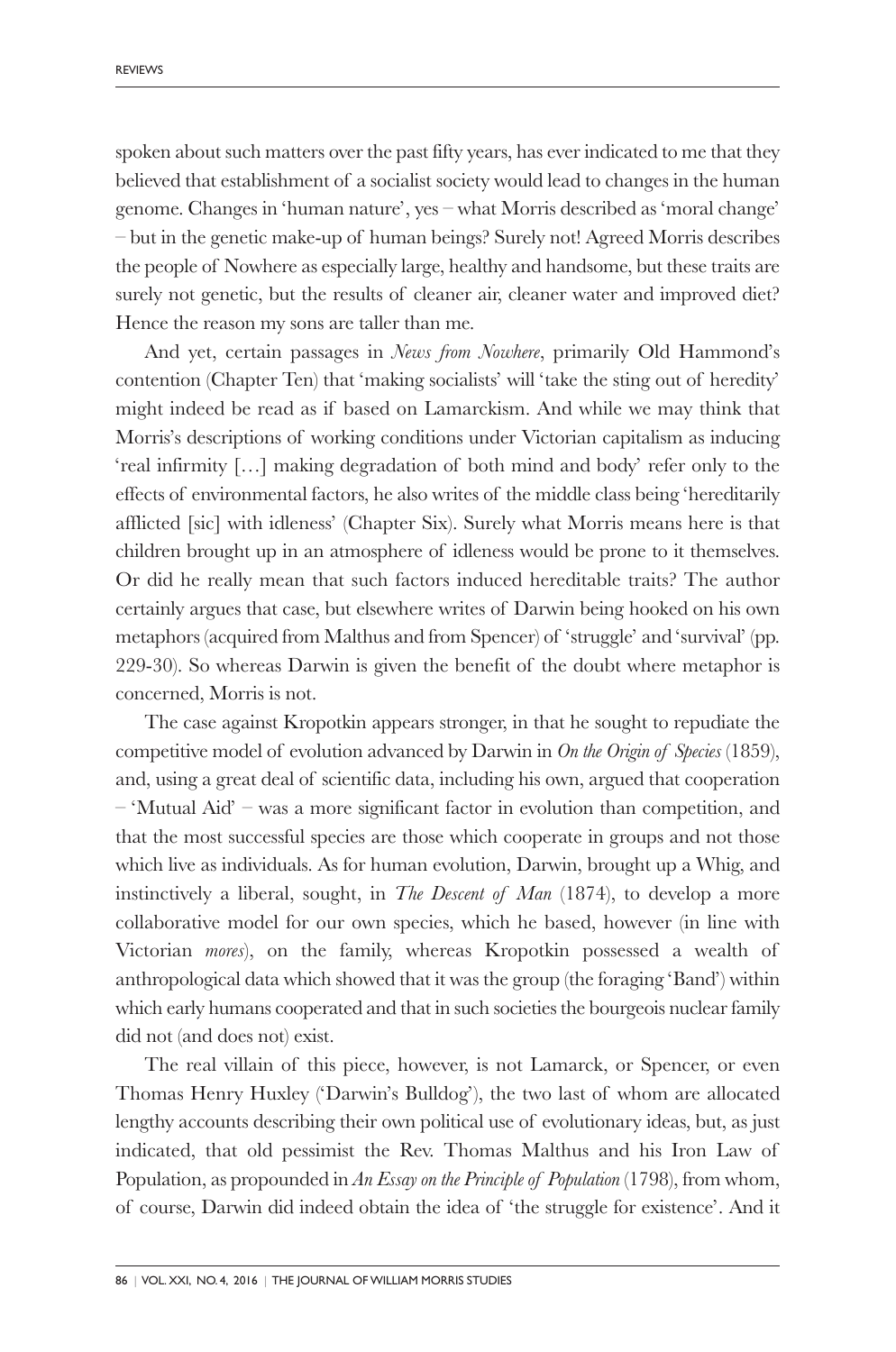seems that in nineteenth-century England (Britain?), whether people accepted the notion of Malthusian struggle or not strongly influenced their politics, with liberals emphasising the 'naturalness' of competition and the free market and 'anti-Malthusian' socialists stressing the evolutionary heritage of cooperation. This schism was expressed in late-nineteenth-century England via the anti-Parliamentary, 'root up' ideas of revolutionaries, such as Kropotkin and Morris, *vis à vis* those of the Fabians, who advocated 'top down' gradual reform via 'parliamentary socialism'. (In fact it surely still exists today, in the form of a Malthusian, free-market New Labour as against the anti-Malthusian Corbynistas). One Fabian who most strongly opposed Morris was H.G. Wells, several of whose dystopias were apparently attempts to refute *News from Nowhere*.

All in all, this is a very interesting, if rather lengthy, book. It begins not with the nineteenth century, but the modern era, and not with a discussion of Malthus, Darwin et al., but of the twentieth-century argument between 'selfish-gene' Neo-Darwinists, such as Richard Dawkins and John Maynard-Smith, and V.C. Wynne-Edwards and his idea of 'group selection', which would not be too far from Kropotkin. At the end, this argument is revisited and brought up to date, although not quite, as I will explain below. Sadly, although erudite, the book is also rather clumsily edited, containing numerous errors, some of which (principle/principal, phosphor*ous* [i.e. PO-2] not phosphorus) are no doubt down to Microsoft, but others (Oswald Moseley [*sic*], *Fors Calvigera* [*sic*], 'gone [*sic*] extinct', 'different to', 'unique enough', and H.G. Wells taking the 'elevator' to his classroom in the Normal School) surely to carelessness. Was Kropotkin imprisoned at Clairvaux, or Clairveaux? And was the originator of 'emergent evolution' Conway or Conwy Lloyd Morgan?

Less pardonably, both early humans and modern forager ('hunter-gatherer') peoples are referred to on at least nine occasions as 'primitive', and at least once as 'savage', words which Survival International have spent many years trying to get us not to use. There is also confusion between 'morals' (personal standards) and 'morality' (the standards of society, which is what is usually meant). Last, but by no means least, and not including quotes, the species *Homo sapiens* is referred to throughout this book (more than three hundred times, in fact) as 'man', 'mankind', 'he', 'him' and/or 'his', which is, I am afraid, in the twenty-first century, unacceptable.

To end where we began, did Morris base his political ideas on a discredited scientific theory, and does that mean that they, and socialism, are scientifically untenable? All I have space to say here is that in order to answer this question, other factors beyond those included in the author's discussion surely need to be taken into account. For example, as explained some years ago by Fritjof Capra in *The Web of Life: A New Synthesis of Mind and Matter* (1996), many evolutionary biologists have long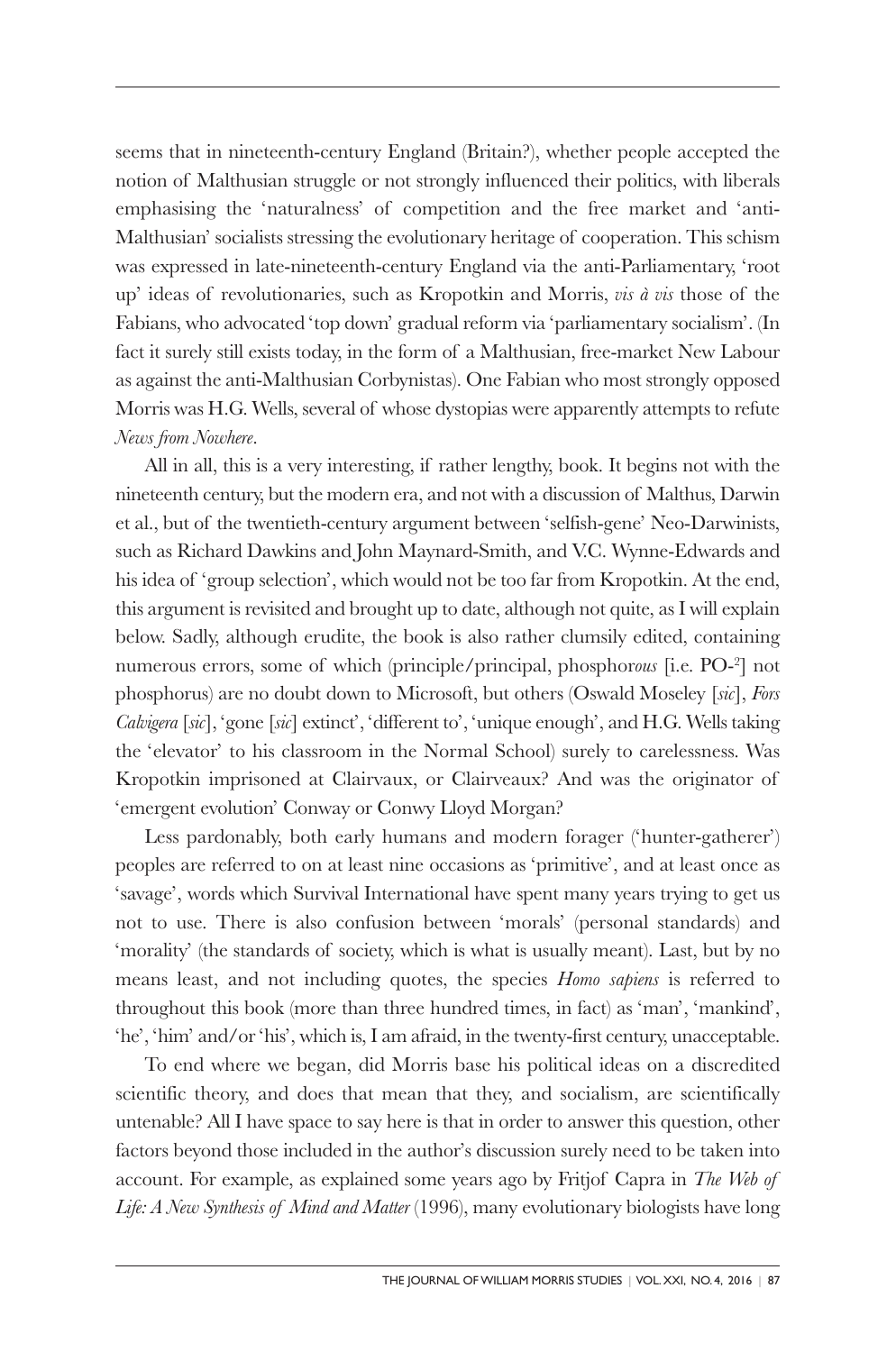recognised that Darwinian natural selection is too slow to account for those spectacular bursts of evolution which appear to punctuate the fossil record (e.g. in the wake of the mass extinction at the end of the Cretaceous, during which the dinosaurs are said to have perished). Those who study the 'emergent' properties of living systems are satisfied that evolution does not only take place via Darwinian natural selection, but also by direct exchange of DNA (between bacteria), and by symbiosis (i.e. it takes place at community level, not just species: hence the proliferation of organisms otherwise unknown to science preserved in the Burgess Shale so beloved of Stephen Jay Gould and the bursts of evolution following not only the Cretaceous mass extinction, but also those at the end of the Ordovician, Devonian, Permian and Triassic). Life may therefore not have evolved solely by competition, but, as Lynn Margulis put it, by 'networking', which again is surely what Kropotkin meant by 'mutual aid'.

More recently, cell biologists have studied the evolutionary effects of *epigenetic factors* – that is, factors carried by cells from one generation to another, but located not in the genetic material making up the nucleus, but in the main body of the cell. These include enzymes whose role is to suppress, or turn on, particular (combinations of) genes, leading to morphological changes in offspring not necessarily shared by their parents. The action of epigenetic factors may therefore offer one explanation of the way in which evolutionary changes may indeed sometimes take place at faster rates than predicted by Darwinian mechanisms, which involve genetic inheritance, a much slower process.

Even more seductive is the possibility that some biochemical changes 'switched on' by epigenetic factors in the cells of one generation may actually be expressed in their immediate descendants (e.g. in the children and grandchildren of those women who were pregnant during the 'Dutch Hunger' of the winter of 1944-45, some of whom, depending on which trimester of their mothers' pregnancy coincided with the 'Hunger', may in fact be smaller or larger than average, and less prone, or more so, to obesity and Type 1 diabetes). Such differences may indeed – astoundingly – be characteristics acquired as a result of their parents' and grandparents' life experience, and in that sense may indeed be truly 'Lamarckian', as Nessa Carey explains in *The Epigenetics Revolution: How Modern Biology is Rewriting Our Understanding of Genetics, Disease and Inheritance* (2012).

However, the real point here is that, as in the 'William Morris poisoned his customers with arsenic' story, the argument itself is based on a misconception, which is that a species which has invented language and culture still needs to depend on genetics for transmission of evolutionary traits. Whereas it is of course the case that since at least 50,000, maybe 100,000 years ago, our species has indeed continued to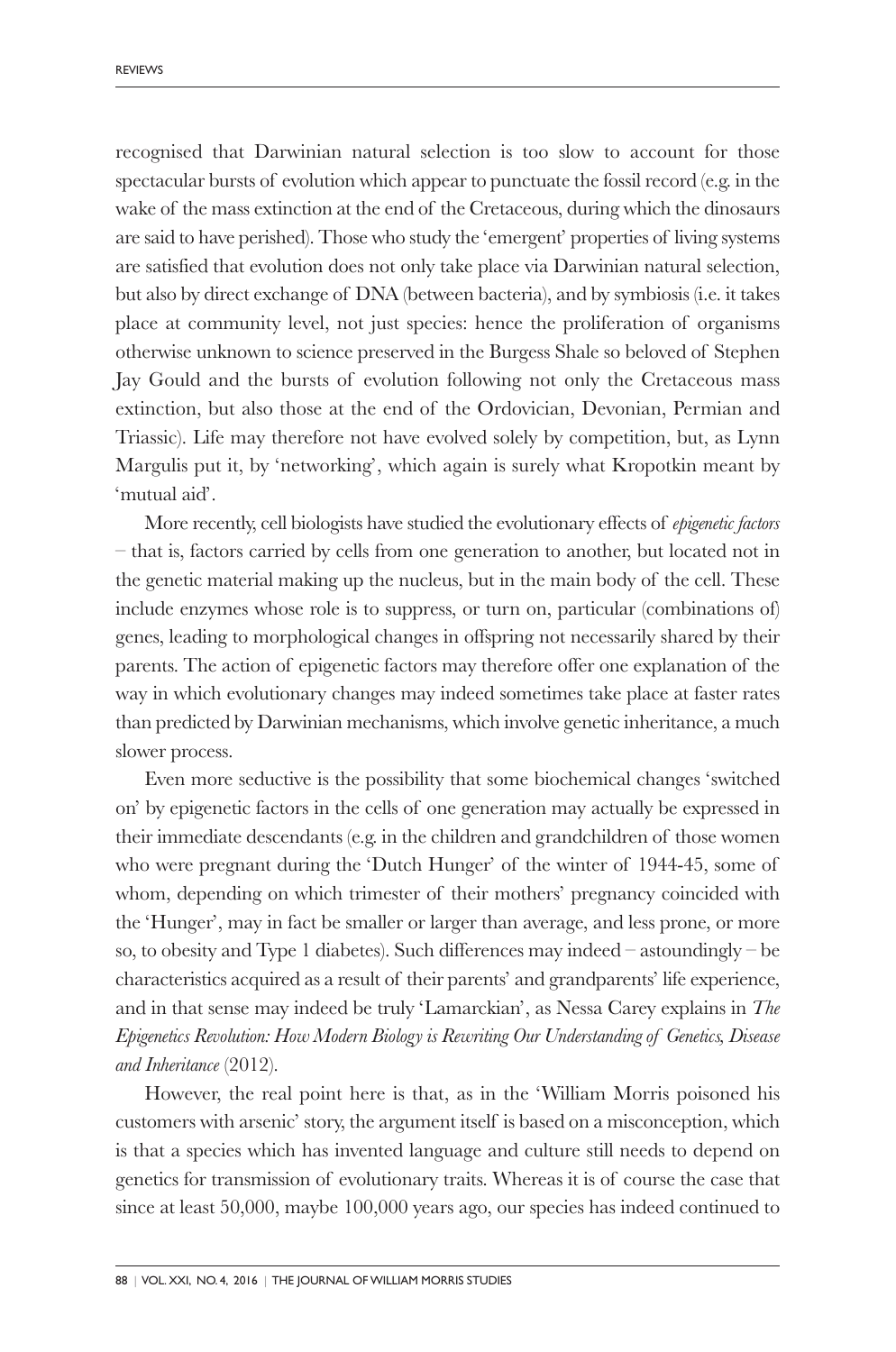evolve genetically, but has relied overwhelmingly on information to transmit its (cultural) legacy, not genes. Any attempt to invalidate Kropotkin's thinking, or Morris's, on Darwinian grounds, seems therefore to me to be entirely beside the point. **Patrick O'Sullivan**

GilesWaterfield,*The People's Galleries: Art Museums and Exhibitions in Britain 1800-1914* (New Haven,CT:Yale University Press, 2015), 372 pp., 70 colour & 215 b/w illus, £45.00 hbk, ISBN 9780300209846.

Giles Waterfield's excellent book, *The People's Galleries: Art Museums and Exhibitions in Britain 1800-1914*, looks at a new type of art museum that arose during the second half of the nineteenth century: museums that would appeal to a popular audience. Inspired by a combination of civic pride, enthusiasm for education and a desire to improve standards of design among manufacturers and artisans, these galleries arose in London and in the great industrial cities of Britain. A permanent collection was not the main purpose of these new museums: many housed temporary exhibitions by local artists. Commendably, this new type of art museum was free and stayed open until late in the evening, enabling working people to enjoy the delights within their doors.

The author is clearly an expert on the history of museums in Great Britain. An independent curator and writer, Giles Waterfield is an Associate Lecturer at the Courtauld Institute of Art as well as the director of Royal Collection Studies. He was Director of Dulwich College Picture Gallery until 1996, when he left to concentrate on writing novels and researching and teaching on the history of museums. In 1991 he published *Palaces of Art: Art Galleries in Britain 1790-1990* and in 1998 organised an important exhibition, *Art Treasures of England: The Regional Collections* at the Royal Academy. It was this exhibition that brought the attention of the government to the plight of regional museums and led, for the first time, to them being assisted by a national system of grant funding.

*The People's Galleries* is a coffee-table sized book, well-illustrated and methodically divided into three sections. The first section, 'Britain and the Visual Arts', focuses on the predecessors of Victorian museums and the cultural and social context in which art museums developed in Britain. The second section, 'Creating the Art Museum in Victorian Britain', explores the establishment of the new type of museum that arose during the second half of the nineteenth century: their patrons and publics, the art they collected and its display, the role of temporary exhibitions and educational programmes and the buildings that housed these great institutions. The third section of the book is 'The Aftermath' in which Waterfield suggests that these art museums represented a bold experiment which passed with changing social attitudes, briefly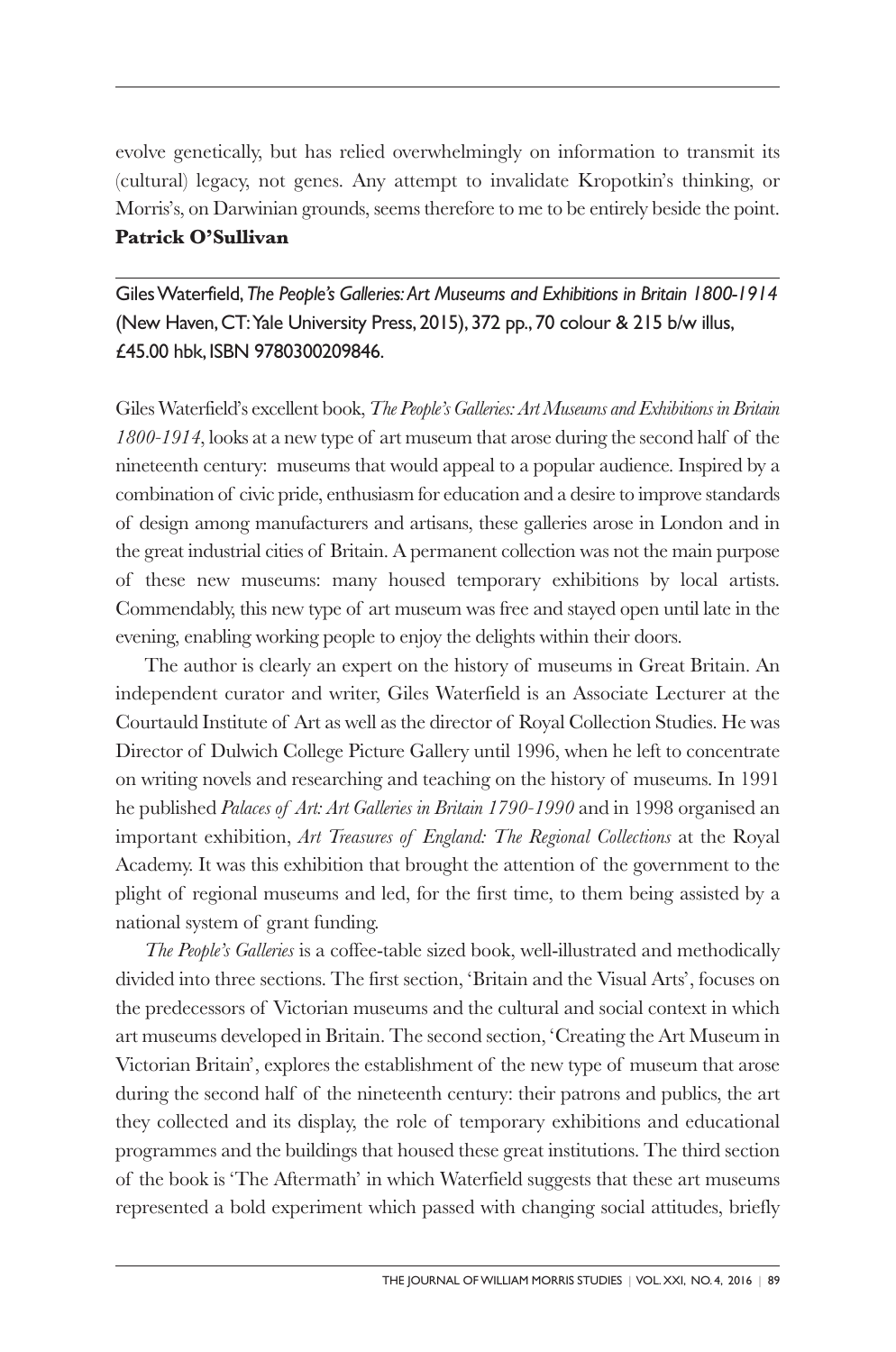examines their later history and argues that after their short-term victories their success was partial and fleeting.

The title of the book is splendid: *The People's Galleries* conjures up Morris's heartfelt cry: 'I do not want art for a few any more than education for a few, or freedom for a few'. I knew very little about the history of museums in Great Britain before opening the pages of this enthralling book. I wrongly assumed that public museums, being such a wonderful idea, must always have existed. Wrong. In 1800 Britain possessed just one public museum: the British Museum. Thankfully, by 1900 there were hundreds of museums across the country. *The People's Galleries* pays particular attention to the development of this new type of museum in the regions, and the six civic galleries that were generally regarded as notably important: Birmingham, Glasgow, Leeds, Liverpool, Manchester and Nottingham. It is pleasing that the author looks beyond the nation's capital to the less well-studied smaller regional museums.

It is always gratifying to read a book where the author cares passionately about the subject matter. Wakefield clearly does, no more so than in the weighty middle section of the book. Many of these new museums were paid for through bequests by philanthropic, newly-rich liberal businessmen. Wakefield writes that education was a driving force behind the Victorian provisional museum and art gallery. They offered practical, artistic, intellectual and moral education through a variety of forms, with the public lecture and school museum visit being the only forms that flourish up to the present day. William Morris is briefly mentioned in this chapter on education in the Victorian gallery in reference to his early support for The Ancoats Museum in Manchester. Inspired by John Ruskin, the museum was founded by Thomas Horsfall (1844-1932), the son of a wealthy Manchester-based cotton manufacturer. His aim was to create an art museum that would alleviate the miserable dullness and emptiness of the life lived by a very large proportion of the inhabitants of Manchester. An innovative feature was the Mother's Room, intended for small children and their mothers. At first Morris believed this little museum could help break down the divisions between classes but he later became disillusioned, coming to regard it as manipulative and patronising.

Wakefield notes that women were, for the most part, excluded from positions of power in these new museums as was the case in national museums. Even after the Married Women's Property Act of 1882, giving married women greater control of their own property, there were relatively few significant women donors and collectors. The essential problem was that, in comparison to men, women seldom had access to the large sums of money required for active patronage. Lady Charlotte Guest (better known in museum circles as Charlotte Schreiber), who ran her husband's ironworks in Wales, was a remarkable exception, donating a notable collection of ceramics to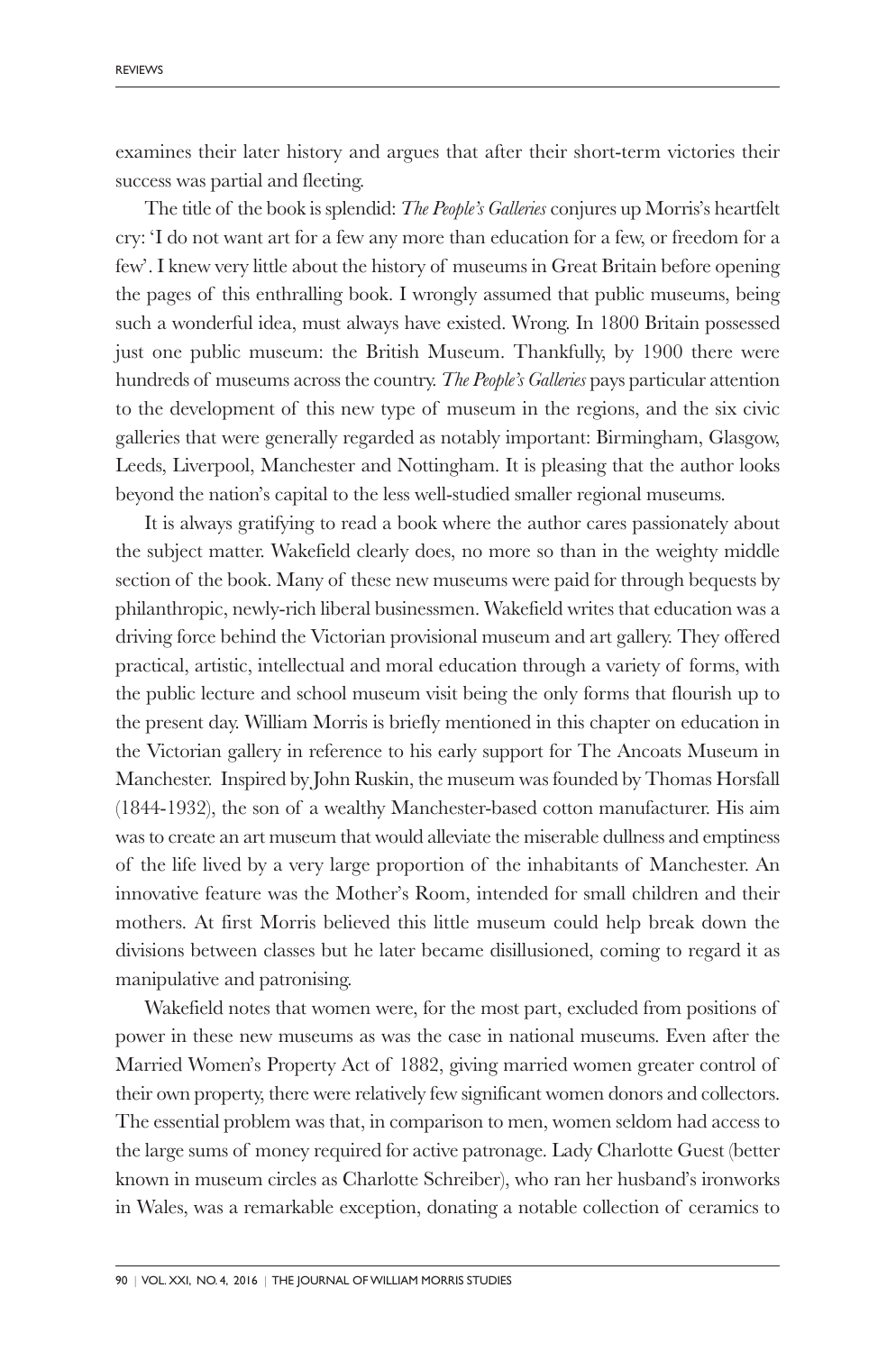the South Kensington Museum. There was also a limited representation of women artists in the collections and, where they were represented, it was usually by works of a domestic nature or untroubling landscapes. Again, regrettably, very few women employees are recorded in museums until early in the twentieth century other than in the traditional subsidiary roles of typists and housemaids. We learn that this limited inclusion extended to the visitor: it was acceptable for a middle- or upper-class woman to be seen in a museum, under the 'protection' of a man or servant, even though such places might bring the visitor into circulation with 'undesirables'. I would like to have known more about the visitor participation of working-class women.

We learn that visitor numbers to the exhibitions at the newly opened museums was staggering. In 1888, over a million people visited the Birmingham City Art Gallery – this was more than the whole population of the city, and the annual figures remained at well over half a million until 1900. In 1907, 800,000 visitors were recorded in Bradford with regular attendance of over 4,000 on Sundays, at a time when the city's population was 280,000. Why were these new art galleries so popular? Wakefield believes that the Victorian passion for exhibitions, fired by the Great Exhibition of 1851, played a part, as did the ease and popularity of travelling by railway and the growing prosperity of many working people. There was a belief, shaped by city authorities in many of the industrial towns, that art and culture should be available to the working class. There is also the practical consideration that these galleries had far fewer competing factors in the mid-nineteenth century than in the twenty-first: there was no Facebook, no video games, no televised football matches, no on-line shopping or giant retail shopping parks, no cinema and no reality television. The galleries offered entertainment, a place to learn about beauty and an escape from the working world. The phenomenon of wild popularity lasted until around 1900, when visitor numbers started to recede: people had started to find other avenues of entertainment – by 1917 there were 4,500 cinema picture palaces across the country as well as more well-mannered music halls than in the past now offering clean, family entertainment. The regional galleries had also shifted in the nature of their exhibitions, turning away from popular entertainment to more avant-garde art. In 1910, the Brighton Art Gallery held an innovative exhibition, Modern French Artists, featuring 120 artists, many of them unknown in Britain, including Matisse, Vlaminck and Rouault.

*The People's Galleries* is a fascinating, inspiring, well-researched and well-illustrated book made even more enjoyable by the passionate enthusiasm of its author. Art for All: yes please.

## **Fiona Rose**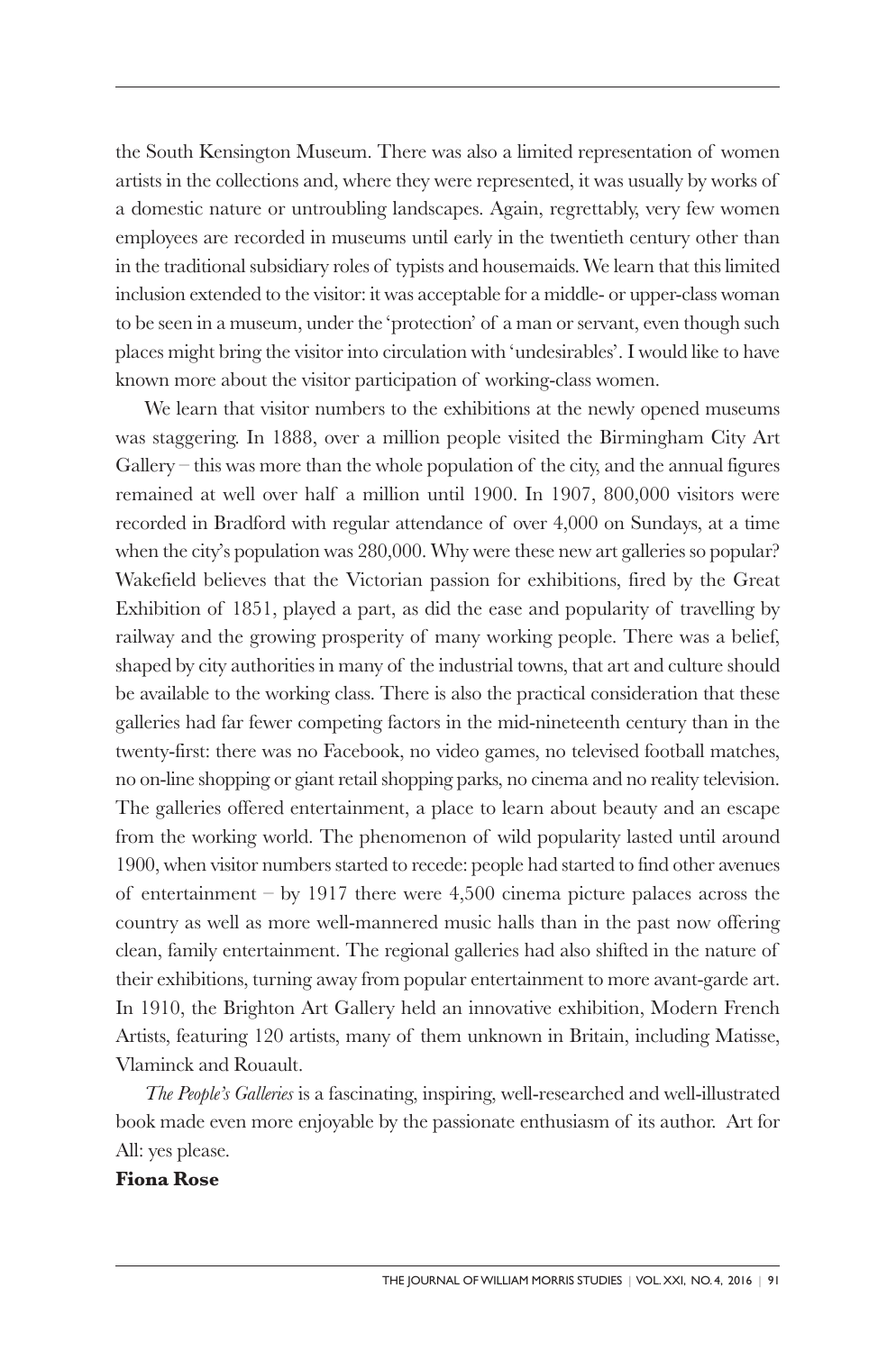Devon Cox,*The Street ofWonderful Possibilities:Whistler,Wilde and Sargent inTite Street* (London: Frances Lincoln, 2015), 288 pp., 100 colour & b&w illustrations,£25.00 hbk, ISBN 9780711236738.

In the early Victorian period the village of Chelsea was a left-over part of London, with a misty zone of mud along the riverside. In 1874 the Chelsea Embankment was opened, and a large area became available for gardens and amenities. The muddy side-lanes were turned into new streets; the one which linked the Royal Hospital Road to the Embankment was called Tite Street, after a well-known MP who had helped the borough to remodel the new district. Plots of land became available along the street, and the first person to rush forward and arrange to build a house was James McNeill Whistler. Whistler needed a studio-house and chose E.W. Godwin to be his architect.

In its original design the White House was a functional, almost 'modern', building with a large studio upstairs; the enormous green roof with its pronounced slope did not please the Metropolitan Board of Works. Its clean lines and lack of ornament were considered to be 'ugly and unsightly' (p. 36) and the architect was persuaded to include stone surrounds to the door and some sculpture. The interior of the house was designed as a unit, with yellow bricks round the fireplace, and the furniture was upholstered in pure yellow velvet. Godwin explained that 'the architect's work should not be confined to the mere bricks and mortar of a house. The decorator, the upholsterer, and the cabinet maker should be as much subject to the architect as the joiner, the plumber or the glazier' (p. 38). This was in the tradition of Pugin. But Whistler was what we would call a minimalist; a visitor noted that 'furniture was limited to the barest necessities and frequently, too few of those' (p. 38). There were never enough chairs for his famous Sunday breakfasts.

There was a sad ending to all this. Cox, always keen to tell a story, embarks on a description of the quarrel between Ruskin and Whistler. Sides were taken and we are told that 'William Rossetti suggested that the ageing critic had suffered from a mental collapse' (p. 56). The trial was a farce, and Whistler emerged victorious, but his damages were limited to one farthing. At first I felt that we were leaving the subject of Tite Street, but when Whistler realised that he had to pay the legal costs, in addition to the outstanding bills on his new house, he became desperate. The bailiffs lived in the house and Whistler employed them to wait at table. On the 9 May 1879 he was declared bankrupt. His life fell apart and all his possessions, including the White House, were sold. Finally he departed for Venice.

The next sections, which deal with the many different artists who flocked to colonise the street, are the most interesting part of the book. Whistler eventually